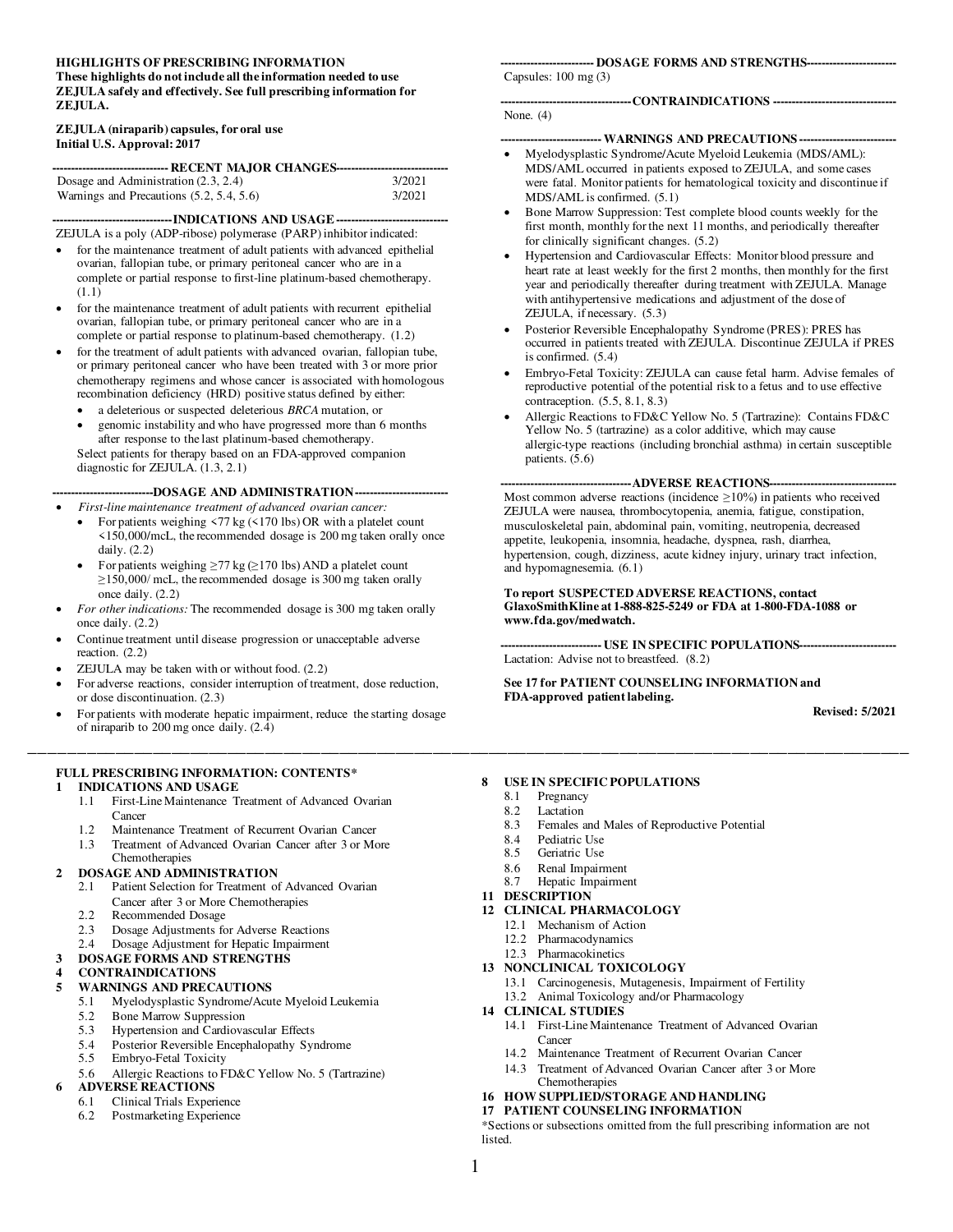# <span id="page-1-0"></span>**FULL PRESCRIBING INFORMATION**

# **1 INDICATIONS AND USAGE**

# <span id="page-1-1"></span>**1.1 First-Line Maintenance Treatment of Advanced Ovarian Cancer**

ZEJULA is indicated for the maintenance treatment of adult patients with advanced epithelial ovarian, fallopian tube, or primary peritoneal cancer who are in a complete or partial response to first-line platinum-based chemotherapy.

\_\_\_\_\_\_\_\_\_\_\_\_\_\_\_\_\_\_\_\_\_\_\_\_\_\_\_\_\_\_\_\_\_\_\_\_\_\_\_\_\_\_\_\_\_\_\_\_\_\_\_\_\_\_\_\_\_\_\_\_\_\_\_\_\_\_\_\_\_\_\_\_\_\_\_\_\_\_\_\_\_\_\_\_\_\_\_\_\_\_\_\_\_\_

# <span id="page-1-2"></span>**1.2 Maintenance Treatment of Recurrent Ovarian Cancer**

ZEJULA is indicated for the maintenance treatment of adult patients with recurrent epithelial ovarian, fallopian tube, or primary peritoneal cancer who are in a complete or partial response to platinum-based chemotherapy.

# <span id="page-1-3"></span>**1.3 Treatment of Advanced Ovarian Cancer after 3 or More Chemotherapies**

ZEJULA is indicated for the treatment of adult patients with advanced ovarian, fallopian tube, or primary peritoneal cancer who have been treated with 3 or more prior chemotherapy regimens and whose cancer is associated with homologous recombination deficiency (HRD) positive status defined by either:

- a deleterious or suspected deleterious *BRCA* mutation, or
- genomic instability and who have progressed more than 6 months after response to the last platinum-based chemotherapy *[see Clinical Studies (14.3)]*.

Select patients for therapy based on an FDA-approved companion diagnostic for ZEJULA.

# <span id="page-1-4"></span>**2 DOSAGE AND ADMINISTRATION**

# <span id="page-1-5"></span>**2.1 Patient Selection for Treatment of Advanced Ovarian Cancer after 3 or More Chemotherapies**

Select patients for treatment of advanced ovarian cancer after 3 or more chemotherapy regimens associated with HRD positive status based on either deleterious or suspected deleterious *BRCA* mutation and/or genomic instability score (GIS) *[see Clinical Studies (14.3)]*.

Information on FDA-approved tests for the detection of either deleterious or suspected deleterious *BRCA* mutation or genomic instability for this indication is available at https://www.fda.gov/companiondiagnostics.

# <span id="page-1-6"></span>**2.2 Recommended Dosage**

Continue treatment with ZEJULA until disease progression or unacceptable toxicity.

Instruct patients to take their dose of ZEJULA at approximately the same time each day. Advise patients to swallow each capsule whole and not to chew, crush, or split ZEJULA prior to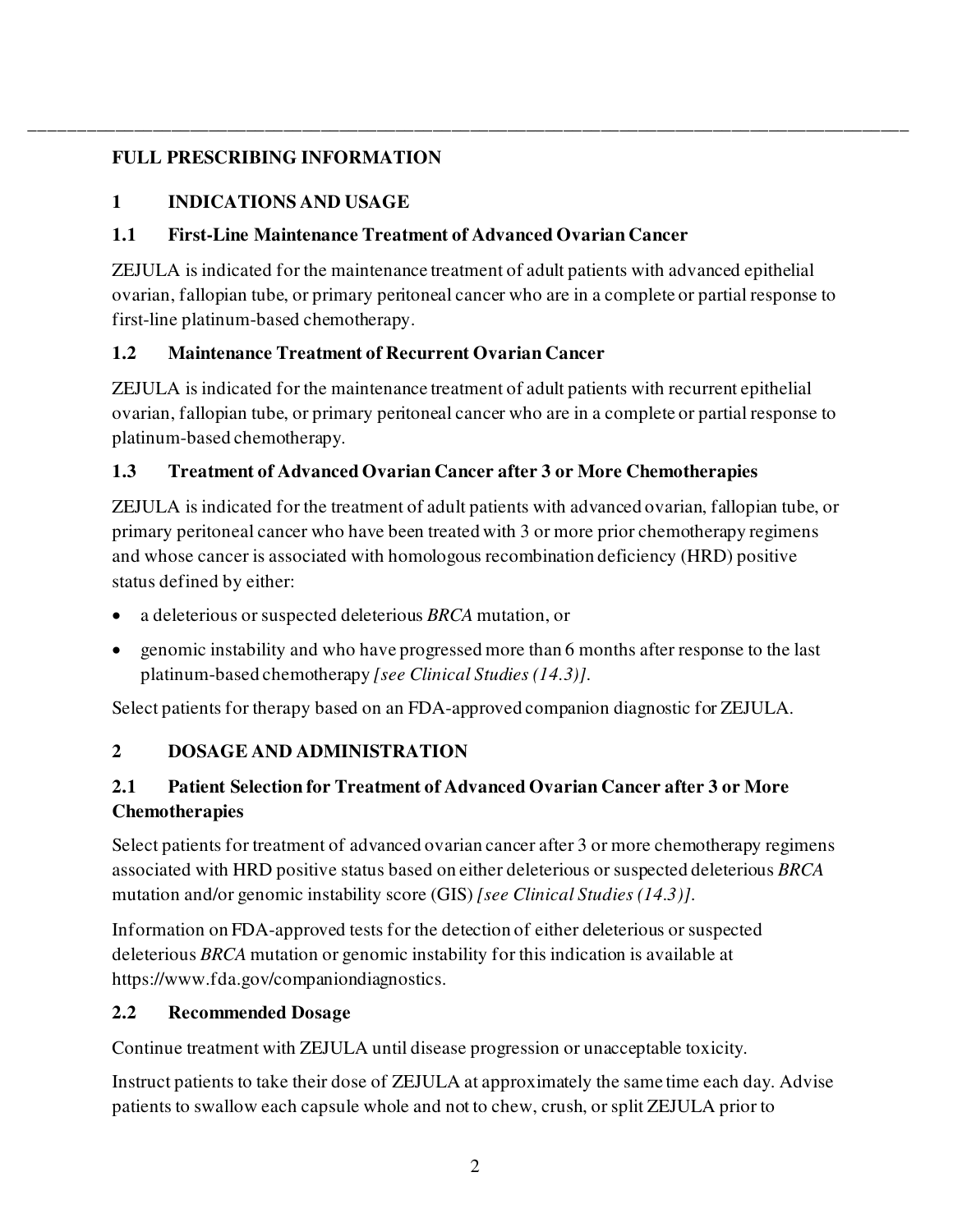swallowing. ZEJULA may be taken with or without food. Bedtime administration may be a potential method for managing nausea.

In the case of a missed dose of ZEJULA, instruct patients to take their next dose at its regularly scheduled time. If a patient vomits or misses a dose of ZEJULA, an additional dose should not be taken.

First-Line Maintenance Treatment of Advanced Ovarian Cancer

- For patients weighing  $\langle 77 \text{ kg } (\langle 170 \text{ lbs}}) \text{ OR with a platelet count of } \langle 150,000 \text{ /mcL}, \text{the} \rangle$ recommended dosage is 200 mg (two 100-mg capsules) taken orally once daily.
- For patients weighing  $\geq$ 77 kg ( $\geq$ 170 lbs) AND who have a platelet count  $\geq$ 150,000/mcL, the recommended dosage is 300 mg (three 100-mg capsules) taken orally once daily.

For the maintenance treatment of advanced ovarian cancer, patients should start treatment with ZEJULA no later than 12 weeks after their most recent platinum-containing regimen.

Maintenance Treatment of Recurrent Ovarian Cancer

The recommended dosage of ZEJULA is 300 mg (three 100-mg capsules) taken orally once daily.

For the maintenance treatment of recurrent ovarian cancer, patients should start treatment with ZEJULA no later than 8 weeks after their most recent platinum-containing regimen.

Treatment of Advanced Ovarian Cancer after 3 or More Chemotherapies

The recommended dosage of ZEJULA is 300 mg (three 100-mg capsules) taken orally once daily.

### <span id="page-2-0"></span>**2.3 Dosage Adjustments for Adverse Reactions**

To manage adverse reactions, consider interruption of treatment, dose reduction, or dose discontinuation. The recommended dose modifications for adverse reactions are listed in Tables 1, 2, and 3.

| тамс трассонносное в ож номнеанонятот так егзе теасионя |                           |                                               |  |  |
|---------------------------------------------------------|---------------------------|-----------------------------------------------|--|--|
| <b>Starting Dose Level</b>                              | $200$ mg                  | $300$ mg                                      |  |  |
| First dose reduction                                    | $100$ mg/day <sup>a</sup> | $200 \frac{\text{mg}}{\text{day}}$            |  |  |
|                                                         | $(one 100-mg capsule)$    | $(two 100-mg\,capsules)$                      |  |  |
| Second dose reduction                                   | Discontinue ZEJULA.       | $100 \frac{\text{mg}}{\text{day}^{\text{a}}}$ |  |  |
|                                                         |                           | $(one 100-mg capsule)$                        |  |  |

**Table 1. Recommended Dose Modifications for Adverse Reactions**

<sup>a</sup> If further dose reduction below 100 mg/day is required, discontinue ZEJULA.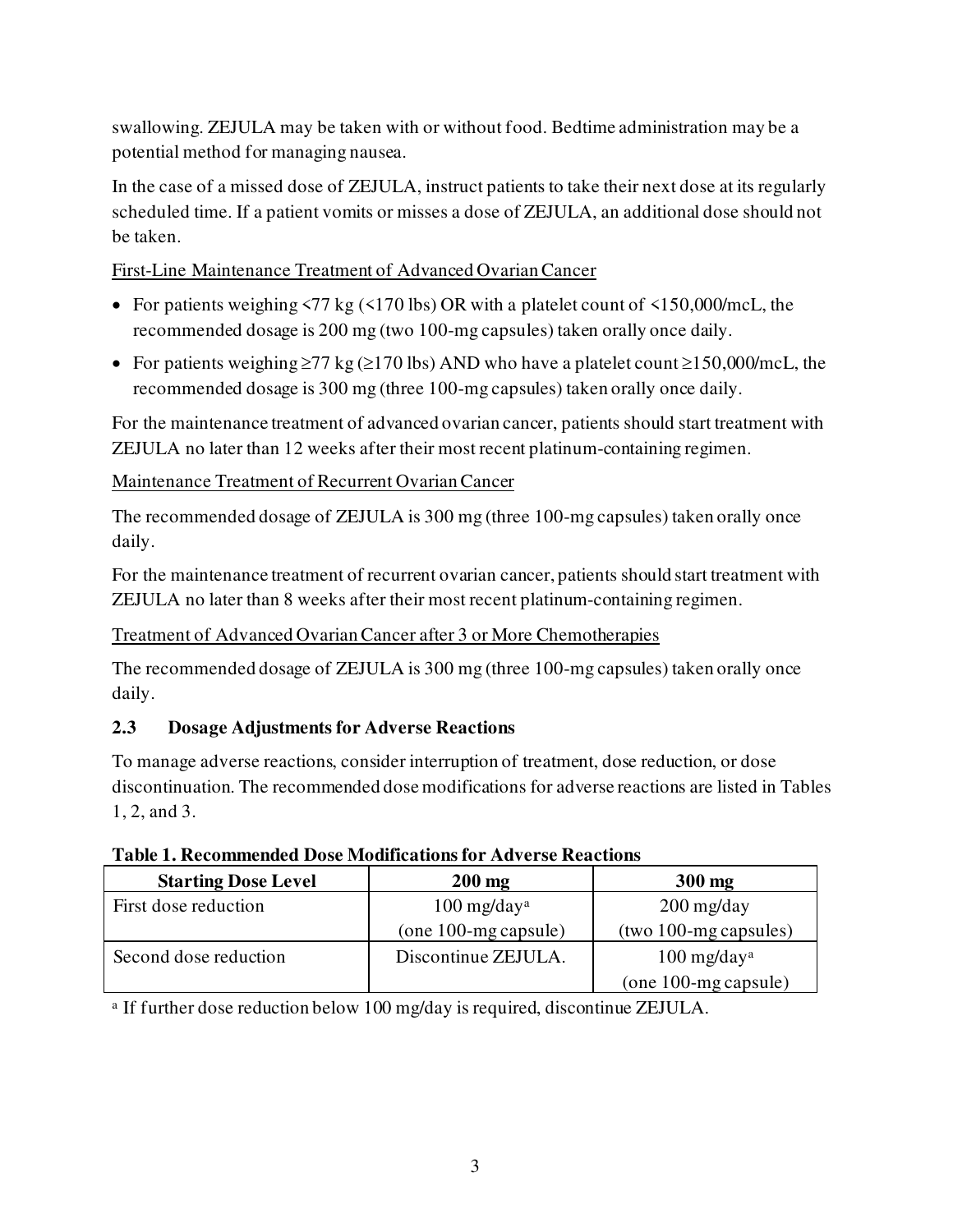| Non-hematologic CTCAE ≥Grade 3 adverse<br>reaction that persists despite medical<br>management                                          | Withhold ZEJULA for a maximum of<br>$\bullet$<br>28 days or until resolution of adverse<br>reaction.<br>Resume ZEJULA at a reduced dose per<br>$\bullet$<br>Table 1. |
|-----------------------------------------------------------------------------------------------------------------------------------------|----------------------------------------------------------------------------------------------------------------------------------------------------------------------|
| $CTCAE \geq Grade 3 treatment-related adverse$<br>reaction lasting more than 28 days while<br>patient is administered ZEJULA 100 mg/day | Discontinue ZEJULA.                                                                                                                                                  |

٦

# **Table 2. Dose Modifications for Non-Hematologic Adverse Reactions**

CTCAE = Common Terminology Criteria for Adverse Events.

#### **Table 3. Dose Modifications for Hematologic Adverse Reactions**  $\sqrt{\frac{1}{\sqrt{1-\frac{1}{\sqrt{1-\frac{1}{\sqrt{1-\frac{1}{\sqrt{1-\frac{1}{\sqrt{1-\frac{1}{\sqrt{1-\frac{1}{\sqrt{1-\frac{1}{\sqrt{1-\frac{1}{\sqrt{1-\frac{1}{\sqrt{1-\frac{1}{\sqrt{1-\frac{1}{\sqrt{1-\frac{1}{\sqrt{1-\frac{1}{\sqrt{1-\frac{1}{\sqrt{1-\frac{1}{\sqrt{1-\frac{1}{\sqrt{1-\frac{1}{\sqrt{1-\frac{1}{\sqrt{1-\frac{1}{\sqrt{1-\frac{1}{\sqrt{1-\frac{1}{\sqrt{1-\frac{1}{\sqrt{1-\frac{1}{\sqrt{1-\frac$

| <u><b>MOMINI COMPICIO DIOOG COMITS WEEKLY FOL MIC FILST MOMINI, MOMINITY FOL MIC HEAT FT MOMINIS</b></u> |                                                                                      |  |  |  |  |
|----------------------------------------------------------------------------------------------------------|--------------------------------------------------------------------------------------|--|--|--|--|
|                                                                                                          | of treatment, and periodically after this time [see Warnings and Precautions (5.1)]. |  |  |  |  |
| Platelet count <100,000/mcL                                                                              | First occurrence:                                                                    |  |  |  |  |
|                                                                                                          | Withhold ZEJULA for a maximum of 28 days and                                         |  |  |  |  |
|                                                                                                          | monitor blood counts weekly until platelet counts                                    |  |  |  |  |
|                                                                                                          | return to $\geq$ 100,000/mcL.                                                        |  |  |  |  |
|                                                                                                          | Resume ZEJULA at same or reduced dose per Table 1.                                   |  |  |  |  |
|                                                                                                          | If platelet count is $\langle 75,000 \rangle$ mcL, resume at a reduced               |  |  |  |  |
|                                                                                                          | dose.                                                                                |  |  |  |  |
|                                                                                                          | Second occurrence:                                                                   |  |  |  |  |
|                                                                                                          | Withhold ZEJULA for a maximum of 28 days and                                         |  |  |  |  |
|                                                                                                          | monitor blood counts weekly until platelet counts                                    |  |  |  |  |
|                                                                                                          | return to $\geq$ 100,000/mcL.                                                        |  |  |  |  |
|                                                                                                          | Resume ZEJULA at a reduced dose per Table 1.                                         |  |  |  |  |
|                                                                                                          | Discontinue ZEJULA if the platelet count has not<br>$\bullet$                        |  |  |  |  |
|                                                                                                          | returned to acceptable levels within 28 days of the dose                             |  |  |  |  |
|                                                                                                          | interruption period or if the patient has already                                    |  |  |  |  |
|                                                                                                          | undergone dose reduction to 100 mg once daily. <sup>a</sup>                          |  |  |  |  |
| Neutrophil <1,000/mcL or                                                                                 | Withhold ZEJULA for a maximum of 28 days and<br>$\bullet$                            |  |  |  |  |
| hemoglobin $\langle 8 \text{ g/dL} \rangle$                                                              | monitor blood counts weekly until neutrophil counts                                  |  |  |  |  |
|                                                                                                          | return to $\geq$ 1,500/mcL or hemoglobin returns to                                  |  |  |  |  |
|                                                                                                          | $\geq$ 9 g/dL.                                                                       |  |  |  |  |
|                                                                                                          | Resume ZEJULA at a reduced dose per Table 1.                                         |  |  |  |  |
|                                                                                                          | Discontinue ZEJULA if neutrophils and/or hemoglobin<br>$\bullet$                     |  |  |  |  |
|                                                                                                          | have not returned to acceptable levels within 28 days                                |  |  |  |  |
|                                                                                                          | of the dose interruption period or if the patient has                                |  |  |  |  |
|                                                                                                          | already undergone dose reduction to 100 mg once                                      |  |  |  |  |
|                                                                                                          | daily. <sup>a</sup>                                                                  |  |  |  |  |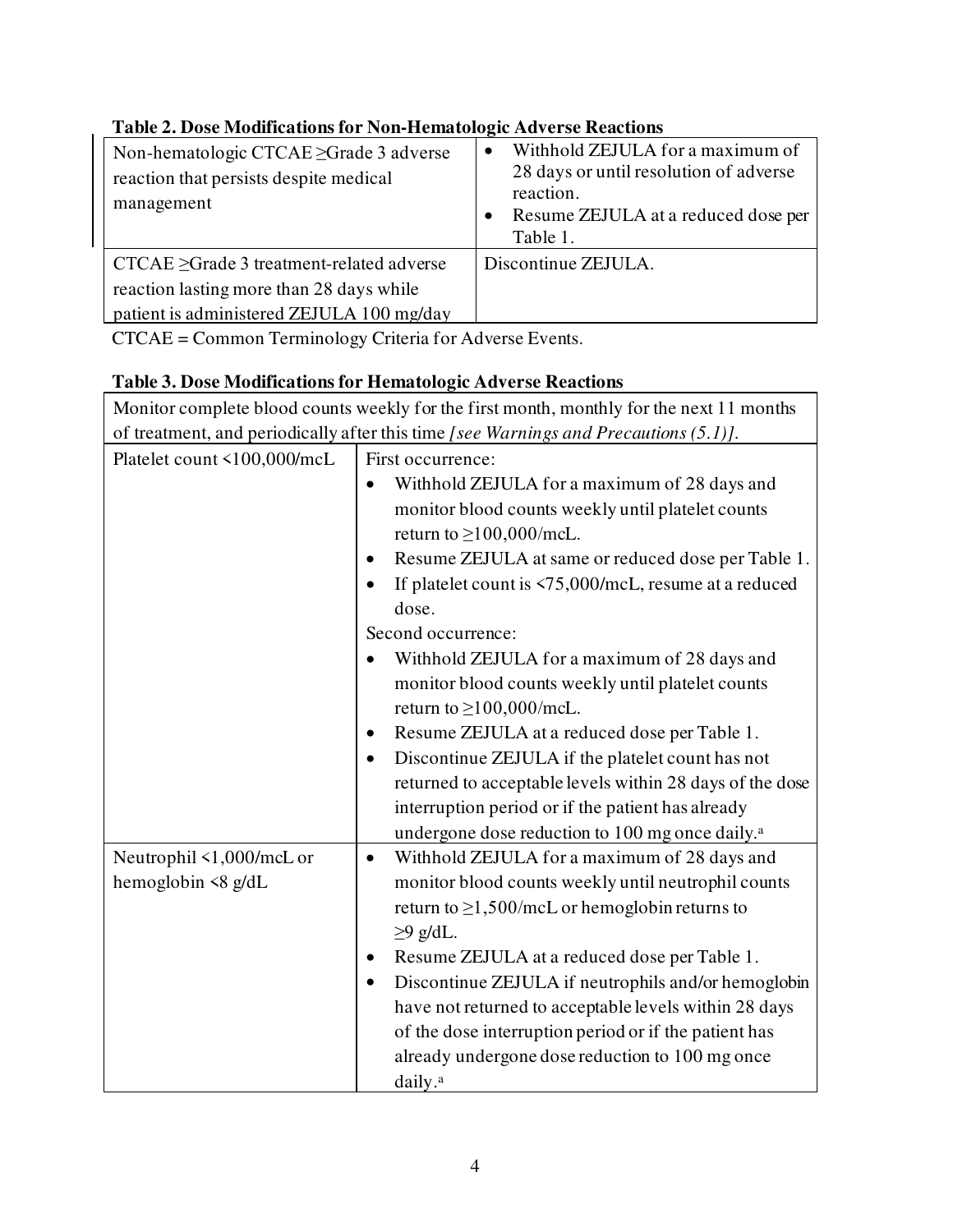| Hematologic adverse reaction | $\bullet$ | For patients with platelet count $\leq 10,000$ /mcL, platelet |
|------------------------------|-----------|---------------------------------------------------------------|
| requiring transfusion        |           | transfusion should be considered. If there are other risk     |
|                              |           | factors such as coadministration of anticoagulation or        |
|                              |           | antiplatelet drugs, consider interrupting these drugs         |
|                              |           | and/or transfusion at a higher platelet count.                |
|                              |           | Resume ZEJULA at a reduced dose.                              |

a If myelodysplastic syndrome or acute myeloid leukemia (MDS/AML) is confirmed, discontinue ZEJULA *[see Warnings and Precautions (5.1, 5.2)].*

# <span id="page-4-0"></span>**2.4 Dosage Adjustment for Hepatic Impairment**

# Moderate Hepatic Impairment

For patients with moderate hepatic impairment, reduce the starting dosage of ZEJULA to 200 mg once daily. Monitor patients for hematologic toxicity and reduce the dose further, if needed *[see Dosage and Administration (2.3),Use in Specific Populations (8.7), Clinical Pharmacology (12.3)]*.

# <span id="page-4-1"></span>**3 DOSAGE FORMS AND STRENGTHS**

100-mg capsule having a white body with "100 mg" printed in black ink, and a purple cap with "Niraparib" printed in white ink.

# <span id="page-4-2"></span>**4 CONTRAINDICATIONS**

<span id="page-4-3"></span>None.

# **5 WARNINGS AND PRECAUTIONS**

# <span id="page-4-4"></span>**5.1 Myelodysplastic Syndrome/Acute Myeloid Leukemia**

Myelodysplastic syndrome/acute myeloid leukemia (MDS/AML), including cases with fatal outcome, have been reported in patients who received monotherapy with ZEJULA in clinical trials. In 1,785 patients treated with ZEJULA in clinical trials, MDS/AML occurred in 15 patients (0.8%).

The duration of therapy with ZEJULA in patients who developed secondary MDS/cancer therapy-related AML varied from 0.5 months to 4.9 years. All of these patients had received previous chemotherapy with platinum agents and/or other DNA-damaging agents, including radiotherapy. Discontinue ZEJULA if MDS/AML is confirmed.

# <span id="page-4-5"></span>**5.2 Bone Marrow Suppression**

Hematologic adverse reactions, including thrombocytopenia, anemia, neutropenia, and/or pancytopenia have been reported in patients treated with ZEJULA *[see Adverse Reactions (6)]*.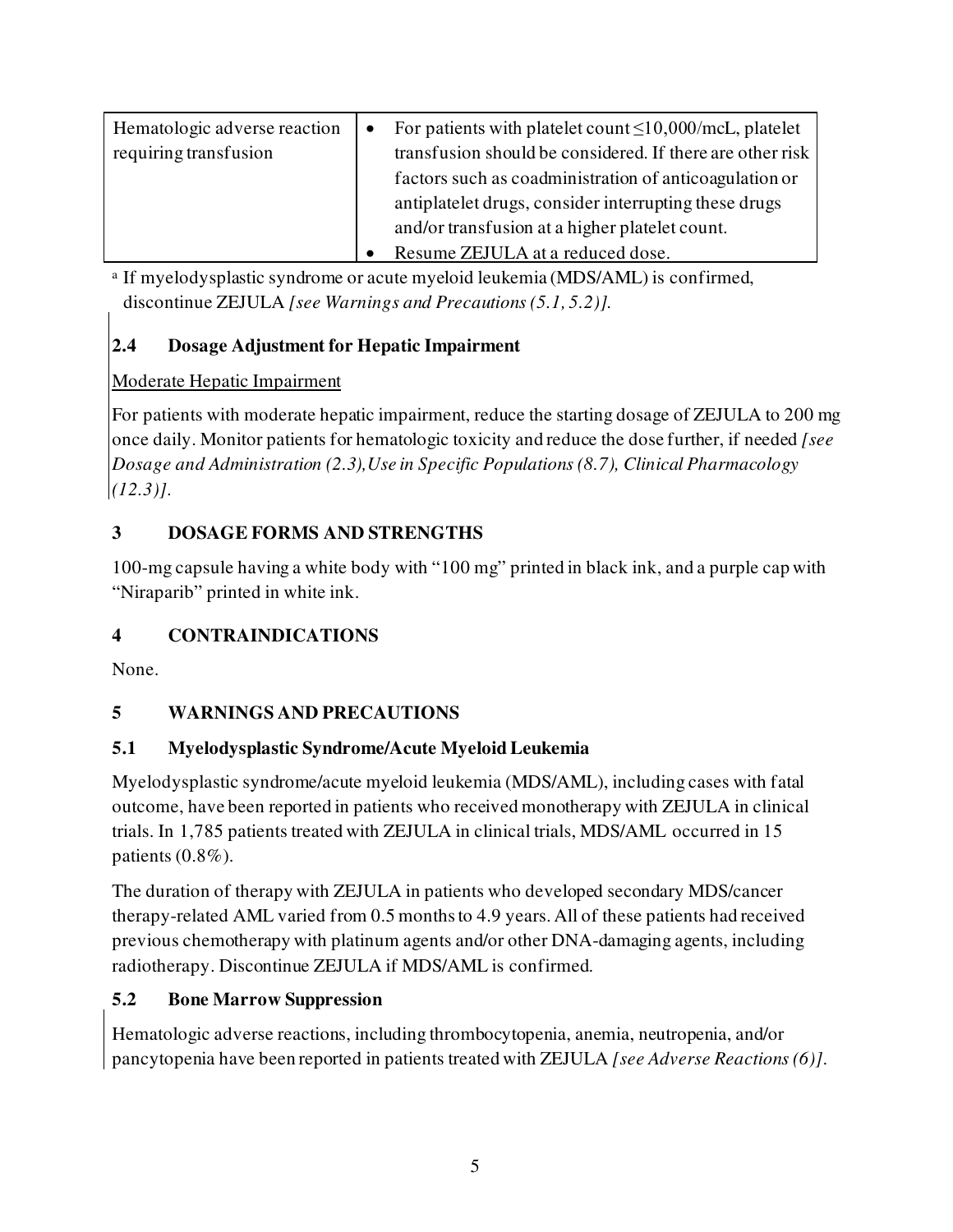In PRIMA, the overall incidences of ≥Grade 3 thrombocytopenia, anemia, and neutropenia were reported in 39%, 31%, and 21%, respectively, of patients receiving ZEJULA. Discontinuation due to thrombocytopenia, anemia, and neutropenia occurred in 4%, 2%, and 2%, respectively, of patients. In patients who were administered a starting dose of ZEJULA based on baseline weight or platelet count, ≥Grade 3 thrombocytopenia, anemia, and neutropenia were reported in 22%, 23%, and 15%, respectively, of patients receiving ZEJULA. Discontinuation due to thrombocytopenia, anemia, and neutropenia occurred in 3%, 3%, and 2%, respectively, of patients.

In NOVA, ≥Grade 3 thrombocytopenia, anemia, and neutropenia were reported in 29%, 25%, and 20%, respectively, of patients receiving ZEJULA. Discontinuation due to thrombocytopenia, anemia, and neutropenia occurred in 3%, 1%, and 2%, respectively, of patients.

In QUADRA, ≥Grade 3 thrombocytopenia, anemia, and neutropenia were reported in 28%, 27%, and 13%, respectively, of patients receiving ZEJULA. Discontinuation due to thrombocytopenia, anemia, and neutropenia occurred in 4%, 2%, and 1%, respectively, of patients.

Do not start ZEJULA until patients have recovered from hematological toxicity caused by previous chemotherapy (≤Grade 1). Monitor complete blood counts weekly for the first month, monthly for the next 11 months of treatment, and periodically after this time. If hematological toxicities do not resolve within 28 days following interruption, discontinue ZEJULA and refer the patient to a hematologist for further investigations, including bone marrow analysis and blood sample for cytogenetics*[see Dosage and Administration (2.3)].*

# <span id="page-5-0"></span>**5.3 Hypertension and Cardiovascular Effects**

Hypertension and hypertensive crisis have been reported in patients treated with ZEJULA.

In PRIMA, Grade 3 to 4 hypertension occurred in 6% of patients treated with ZEJULA compared with 1% of placebo-treated patients with a median time from first dose to first onset of 43 days (range: 1 to 531 days) and with a median duration of 12 days (range: 1 to 61 days). There were no discontinuations due to hypertension.

In NOVA, Grade 3 to 4 hypertension occurred in 9% of patients treated with ZEJULA compared with 2% of placebo-treated patients with a median time from first dose to first onset of 77 days (range: 4 to 504 days) and with a median duration of 15 days (range: 1 to 86 days). Discontinuation due to hypertension occurred in  $\leq 1\%$  of patients.

In QUADRA, Grade 3 to 4 hypertension occurred in 5% of patients treated with ZEJULA with a median time from first dose to first onset of 15 days (range: 1 to 316 days) and with a median duration of 7 days (range: 1 to 118 days). Discontinuation due to hypertension occurred in <0.2% of patients.

Monitor blood pressure and heart rate at least weekly for the first 2 months, then monthly for the first year and periodically thereafter during treatment with ZEJULA. Closely monitor patients with cardiovascular disorders, especially coronary insufficiency, cardiac arrhythmias, and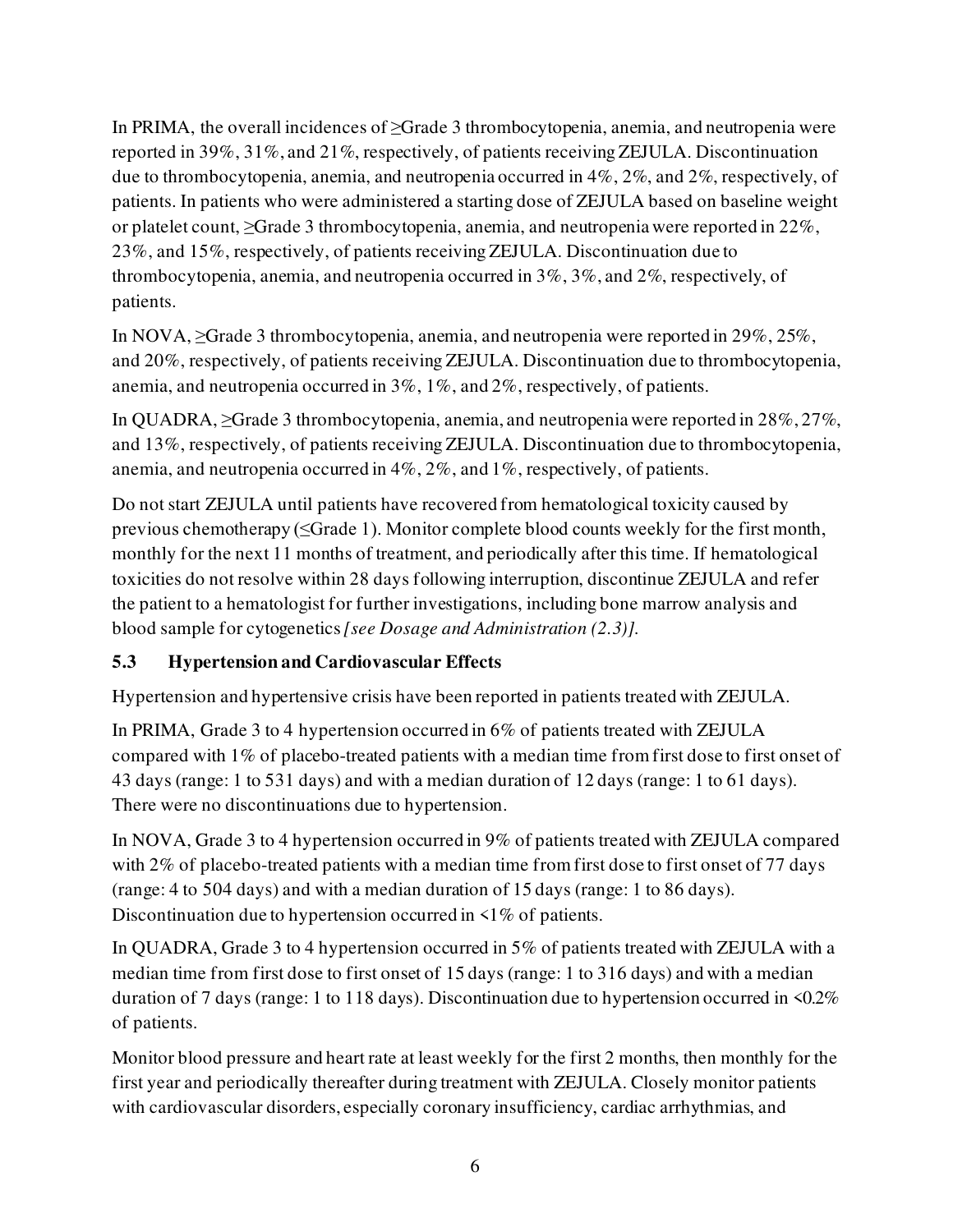hypertension. Medically manage hypertension with antihypertensive medications and adjustment of the dose of ZEJULA, if necessary *[see Dosage and Administration (2.3), Nonclinical Toxicology (13.2)]*.

# <span id="page-6-0"></span>**5.4 Posterior Reversible Encephalopathy Syndrome**

Posterior reversible encephalopathy syndrome (PRES) occurred in 0.1% of 2,165 patients treated with ZEJULA in clinical trials and has also been described in postmarketing reports *[see Adverse Reactions (6.2)].* Signs and symptoms of PRES include seizure, headache, altered mental status, visual disturbance, or cortical blindness, with or without associated hypertension. A diagnosis of PRES requires confirmation by brain imaging, preferably magnetic resonance imaging.

Monitor all patients treated with ZEJULA for signs and symptoms of PRES. If PRES is suspected, promptly discontinue ZEJULA and administer appropriate treatment. The safety of reinitiating ZEJULA in patients previously experiencing PRES is not known.

# <span id="page-6-1"></span>**5.5 Embryo-Fetal Toxicity**

Based on its mechanism of action, ZEJULA can cause fetal harm when administered to a pregnant woman *[see Clinical Pharmacology (12.1)]*. ZEJULA has the potential to cause teratogenicity and/or embryo-fetal death since niraparib is genotoxic and targets actively dividing cells in animals and patients (e.g., bone marrow) *[see Warnings and Precautions (5.2), Nonclinical Toxicology (13.1)]*. Due to the potential risk to a fetus based on its mechanism of action, animal developmental and reproductive toxicology studies were not conducted with niraparib.

Apprise pregnant women of the potential risk to a fetus. Advise females of reproductive potential to use effective contraception during treatment and for 6 months after the last dose of ZEJULA *[see Use in Specific Populations (8.1, 8.3)]*.

# <span id="page-6-2"></span>**5.6 Allergic Reactions to FD&C Yellow No. 5 (Tartrazine)**

ZEJULA capsules contain FD&C Yellow No. 5 (tartrazine), which may cause allergic-type reactions (including bronchial asthma) in certain susceptible persons. Although the overall incidence of FD&C Yellow No. 5 (tartrazine) sensitivity in the general population is low, it is frequently seen in patients who also have aspirin hypersensitivity.

# <span id="page-6-3"></span>**6 ADVERSE REACTIONS**

The following clinically significant adverse reactions are described elsewhere in the labeling:

- MDS/AML *[see Warnings and Precautions (5.1)]*
- Bone marrow suppression *[see Warnings and Precautions (5.2)]*
- Hypertension and cardiovascular effects *[see Warnings and Precautions (5.3)]*
- Posterior reversible encephalopathy syndrome *[see Warnings and Precautions (5.4)]*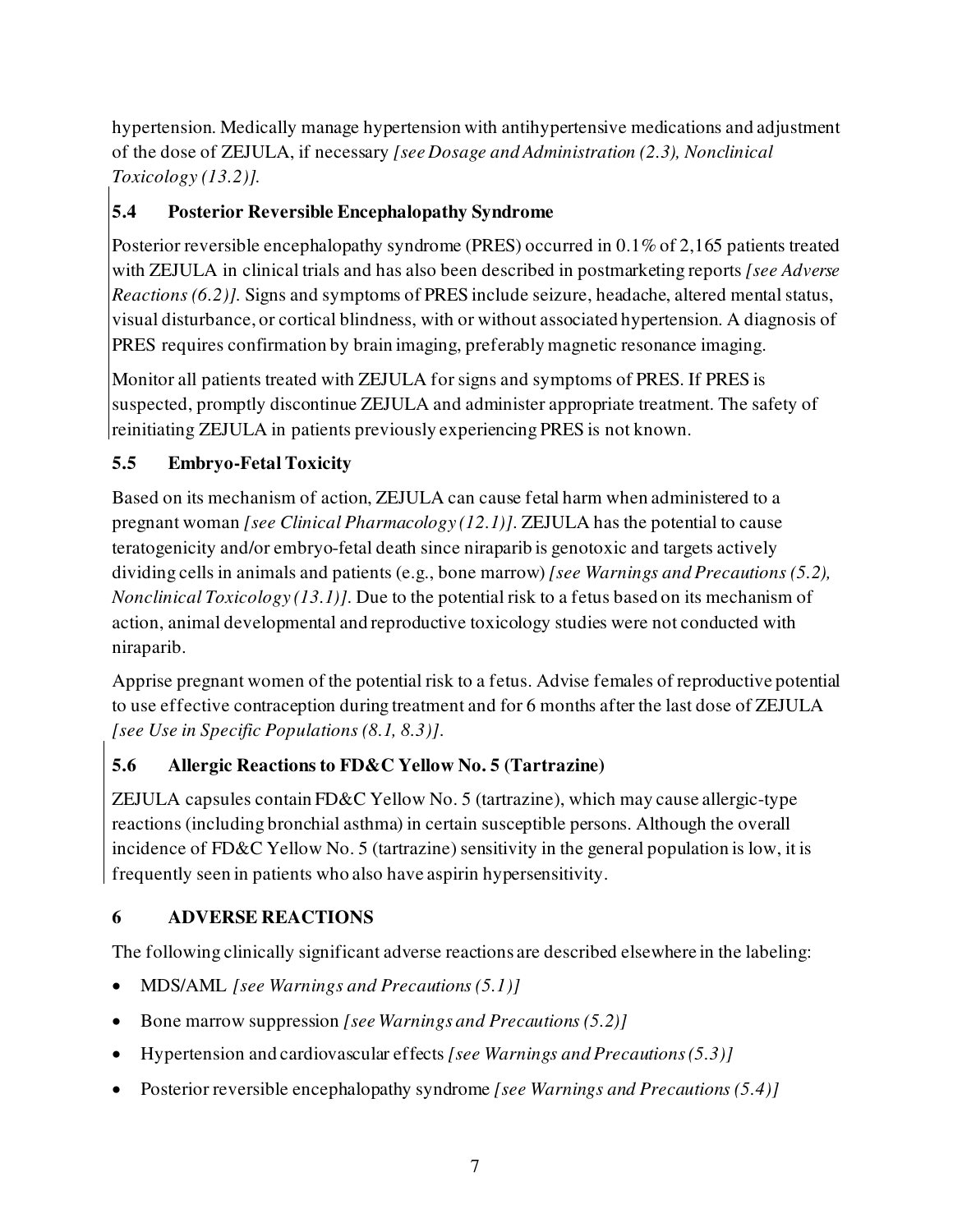# <span id="page-7-0"></span>**6.1 Clinical Trials Experience**

Because clinical trials are conducted under widely varying conditions, adverse reaction rates observed in the clinical trials of a drug cannot be directly compared with rates in the clinical trials of another drug and may not reflect the rates observed in practice.

The most common adverse reactions of all grades in >10% of 1,314 patients who received ZEJULA in the pooled PRIMA, NOVA, and QUADRA trials were nausea (65%), thrombocytopenia (60%), anemia (56%), fatigue (55%), constipation (39%), musculoskeletal pain (36%), abdominal pain (35%), vomiting (33%), neutropenia (31%), decreased appetite (24%), leukopenia (24%), insomnia (23%), headache (23%), dyspnea (22%), rash (21%), diarrhea (18%), hypertension (17%), cough (16%), dizziness (14%), acute kidney injury (13%), urinary tract infection (12%), and hypomagnesemia (11%).

# First-Line Maintenance Treatment of Advanced Ovarian Cancer

The safety of ZEJULA for the treatment of patients with advanced ovarian cancer following first-line treatment with platinum-based chemotherapy was studied in the PRIMA trial, a placebo-controlled, double-blind study in which 728 patients received niraparib or placebo. Among patients who received ZEJULA, the median duration of treatment was 11.1 months (range: 0.03 to 29 months).

*All Patients Receiving ZEJULA in PRIMA:* Serious adverse reactions occurred in 32% of patients receiving ZEJULA. Serious adverse reactions in >2% of patients were thrombocytopenia (16%), anemia (6%), and small intestinal obstruction (2.9%). Fatal adverse reactions occurred in 0.4% of patients, including intestinal perforation and pleural effusion (1 patient each).

Permanent discontinuation due to adverse reactions occurred in 12% of patients who received ZEJULA. Adverse reactions resulting in permanent discontinuation in  $>1\%$  of patients who received ZEJULA included thrombocytopenia (3.7%), anemia (1.9%), and nausea and neutropenia (1.2% each).

Adverse reactions led to dose reduction or interruption in 80% of patients, most frequently from thrombocytopenia (56%), anemia (33%), and neutropenia (20%).

Table 4 and Table 5 summarize the common adverse reactions and abnormal laboratory findings, respectively, observed in all patients treated with ZEJULA in the PRIMA study.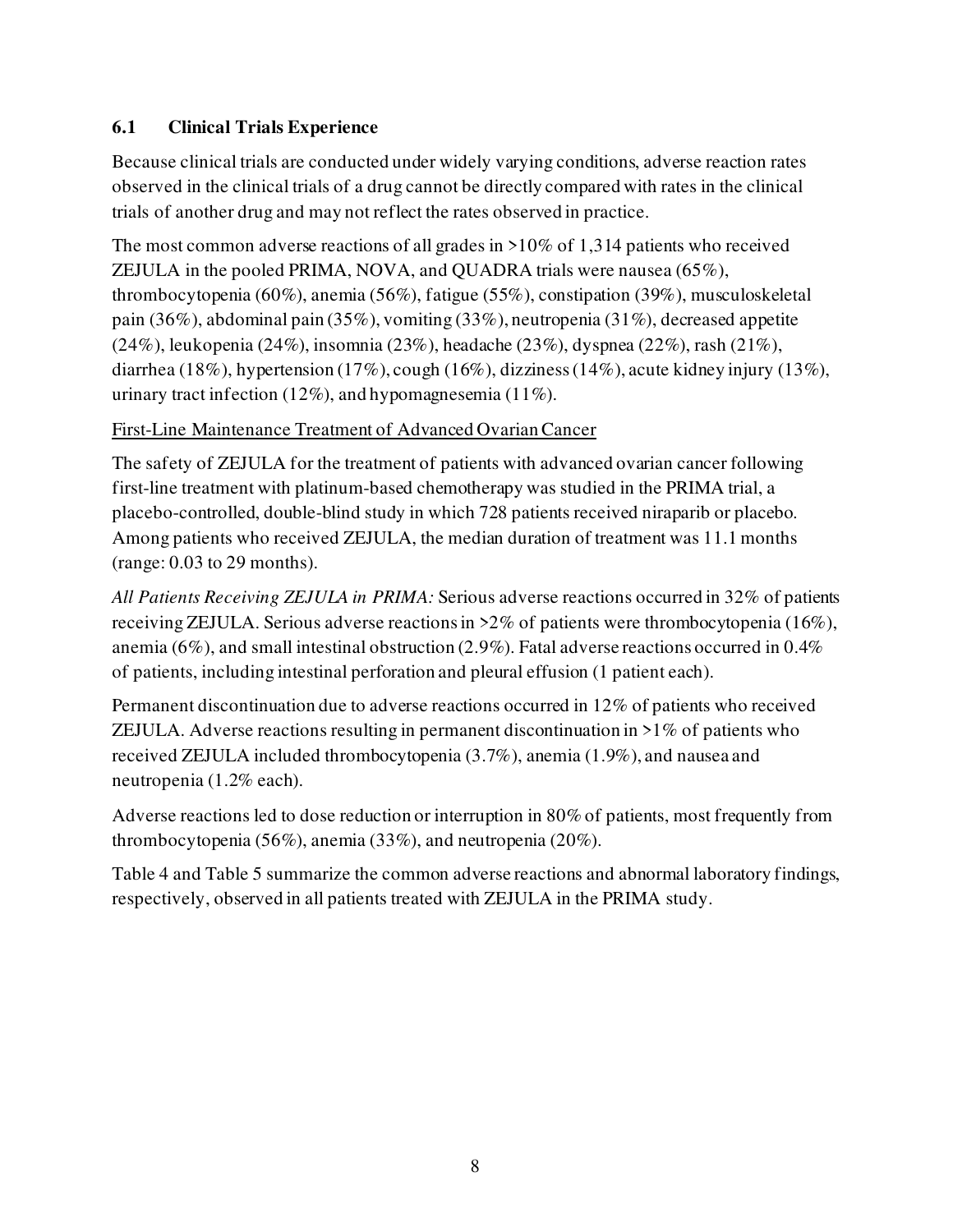|                                    | Grades 1-4 <sup>b</sup> |                  | Grades 3-4 <sup>b</sup> |                |
|------------------------------------|-------------------------|------------------|-------------------------|----------------|
|                                    | <b>ZEJULA</b>           | <b>Placebo</b>   | <b>ZEJULA</b>           | <b>Placebo</b> |
|                                    | $(n = 484)$             | $(n = 244)$      | $(n = 484)$             | $(n = 244)$    |
| <b>Adverse Reaction</b>            | $\%$                    | $\%$             | $\%$                    | $\%$           |
| Blood and lymphatic system         |                         |                  |                         |                |
| disorders                          |                         |                  |                         |                |
| Thrombocytopenia                   | 66                      | 5                | 39                      | 0.4            |
| Anemia                             | 64                      | 18               | 31                      | $\overline{2}$ |
| Neutropeniac                       | 42                      | 8                | 21                      | $\mathbf{1}$   |
| Leukopenia <sup>d</sup>            | 28                      | 9                | 5                       | 0.4            |
| Gastrointestinal disorders         |                         |                  |                         |                |
| Nausea                             | 57                      | 28               | 1                       | $\mathbf{1}$   |
| Constipation                       | 40                      | 20               | 1                       | 0.4            |
| Vomiting                           | 22                      | 12               |                         |                |
| General disorders and              |                         |                  |                         |                |
| administration site conditions     |                         |                  |                         |                |
| Fatigue                            | 51                      | 41               | 3                       | 1              |
| Investigations                     |                         |                  |                         |                |
| <b>AST/ALT</b> elevation           | 14                      | $\tau$           | 3                       | 0.8            |
| Metabolism and nutrition disorders |                         |                  |                         |                |
| Decreased appetite                 | 19                      | 8                |                         | $\overline{0}$ |
| Musculoskeletal and connective     |                         |                  |                         |                |
| tissue disorders                   |                         |                  |                         |                |
| Musculoskeletal pain               | 39                      | 38               | 1                       | $\overline{0}$ |
| Nervous system disorders           |                         |                  |                         |                |
| Headache                           | 26                      | 15               | 0.4                     | $\mathbf{0}$   |
| <b>Dizziness</b>                   | 19                      | 13               | $\overline{0}$          | 0.4            |
| Psychiatric disorders              |                         |                  |                         |                |
| Insomnia                           | 25                      | 15               | 1                       | 0.4            |
| Renal and urinary disorders        |                         |                  |                         |                |
| Acute kidney injury <sup>e</sup>   | 12                      | 5                | 0.2                     | $\overline{0}$ |
| Respiratory, thoracic, and         |                         |                  |                         |                |
| mediastinal disorders              |                         |                  |                         |                |
| Dyspnea                            | 22                      | 13               | 0.4                     | $\mathbf{1}$   |
| Cough                              | 18                      | 15               | $\boldsymbol{0}$        | 0.4            |
| Vascular disorders                 |                         |                  |                         |                |
| Hypertension                       | 18                      | $\boldsymbol{7}$ | 6                       | $\mathbf{1}$   |

**Table 4. Adverse Reactions Reported in ≥10% of All Patients Receiving ZEJULA in PRIMA<sup>a</sup>**

AST/ALT = Aspartate transaminase/alanine aminotransferase.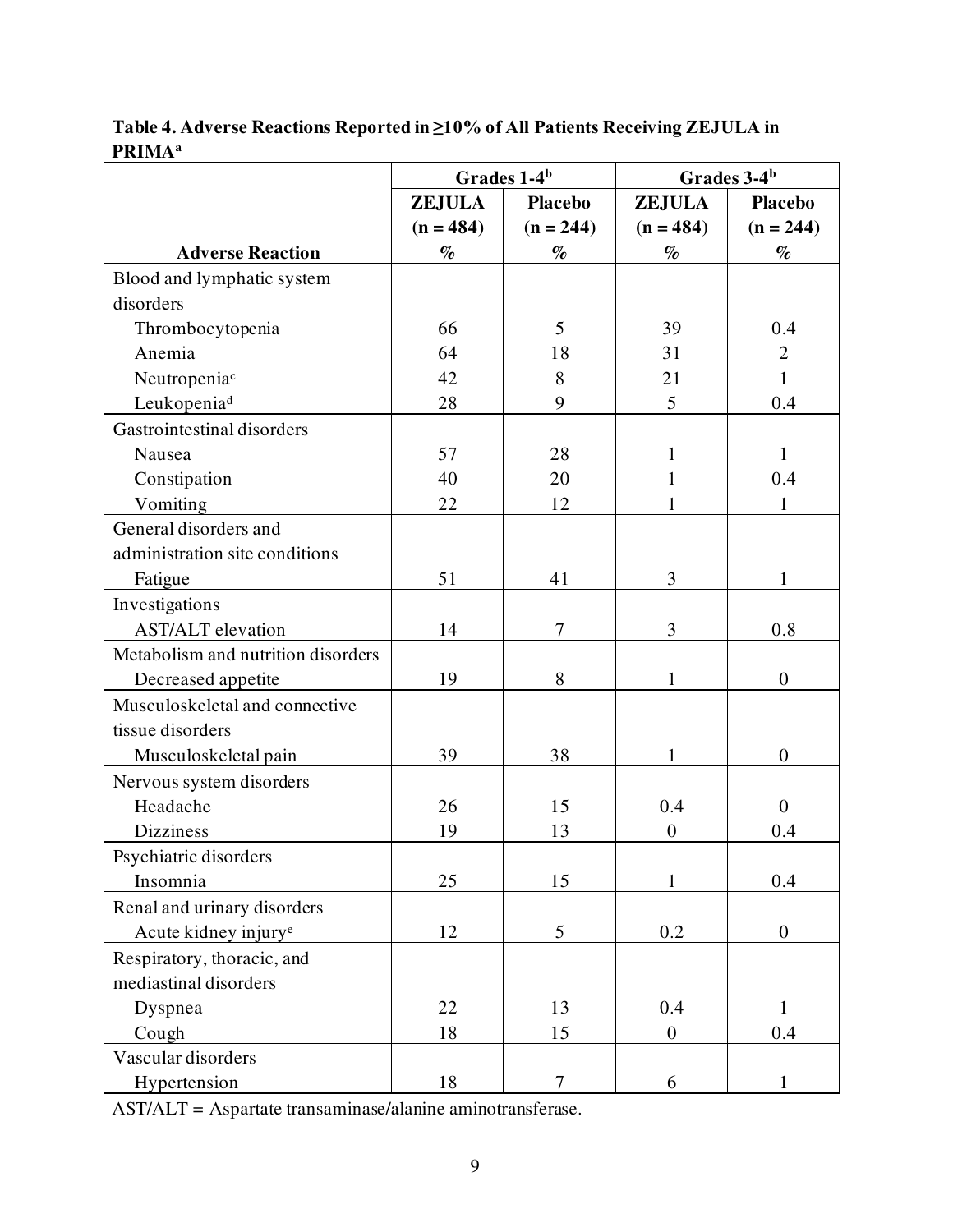- <sup>a</sup> All adverse reactions in the table consist of grouped preferred terms except for nausea, vomiting, decreased appetite, headache, and insomnia, which are single preferred terms.
- <sup>b</sup> Common Terminology Criteria for Adverse Events version 4.02.
- c Includes neutropenia, neutropenic infection, neutropenic sepsis, and febrile neutropenia.
- d Includes leukopenia, lymphocyte count decreased, lymphopenia, and white blood cell count decreased.
- e Includes blood creatinine increased, blood urea increased, acute kidney injury, renal failure, and blood creatine increased.

| Table 5. Abnormal Laboratory Findings in ≥25% of All Patients Receiving ZEJULA in |  |
|-----------------------------------------------------------------------------------|--|
| <b>PRIMA</b>                                                                      |  |

|                                      | Grades 1-4                   |                               | Grades 3-4                   |                               |
|--------------------------------------|------------------------------|-------------------------------|------------------------------|-------------------------------|
|                                      | <b>ZEJULA</b><br>$(n = 484)$ | <b>Placebo</b><br>$(n = 244)$ | <b>ZEJULA</b><br>$(n = 484)$ | <b>Placebo</b><br>$(n = 244)$ |
| <b>Abnormal Laboratory Finding</b>   | $\%$                         | $\%$                          | $\%$                         | $\%$                          |
| Decreased hemoglobin                 | 87                           | 66                            | 29                           |                               |
| Decreased platelets                  | 74                           | 13                            | 37                           |                               |
| Decreased leukocytes                 | 71                           | 36                            | 9                            |                               |
| Increased glucose                    | 66                           | 57                            | 3                            |                               |
| Decreased neutrophils                | 66                           | 25                            | 23                           |                               |
| Decreased lymphocytes                | 51                           | 29                            |                              |                               |
| Increased alkaline phosphatase       | 46                           | 21                            |                              |                               |
| Increased creatinine                 | 40                           | 23                            |                              |                               |
| Decreased magnesium                  | 36                           | 34                            |                              |                               |
| Increased aspartate aminotransferase | 35                           | 17                            |                              | 0.4                           |
| Increased alanine aminotransferase   | 29                           | 17                            |                              |                               |

*Patients Receiving ZEJULA with Dose Based on Baseline Weight or Platelet Count in PRIMA:* Among patients who received ZEJULA with the dose based on weight and platelet count, the median duration of treatment was 11 months (range: 1 day to 16 months).

Serious adverse reactions occurred in 27% of patients receiving ZEJULA. Serious adverse reactions in >2% of patients were anemia (8%), and thrombocytopenia (7%). No fatal adverse reactions occurred.

Permanent discontinuation due to adverse reactions occurred in 14% of patients who received ZEJULA. Adverse reactions resulting in permanent discontinuation in >2% of patients who received ZEJULA included thrombocytopenia and anemia (3% each) and nausea (2.4%).

Adverse reactions led to dose reduction or interruption in 72% of patients, most frequently from thrombocytopenia (40%), anemia (23%), and neutropenia (15%).

Table 6 and Table 7 summarize adverse reactions and abnormal laboratory findings in the group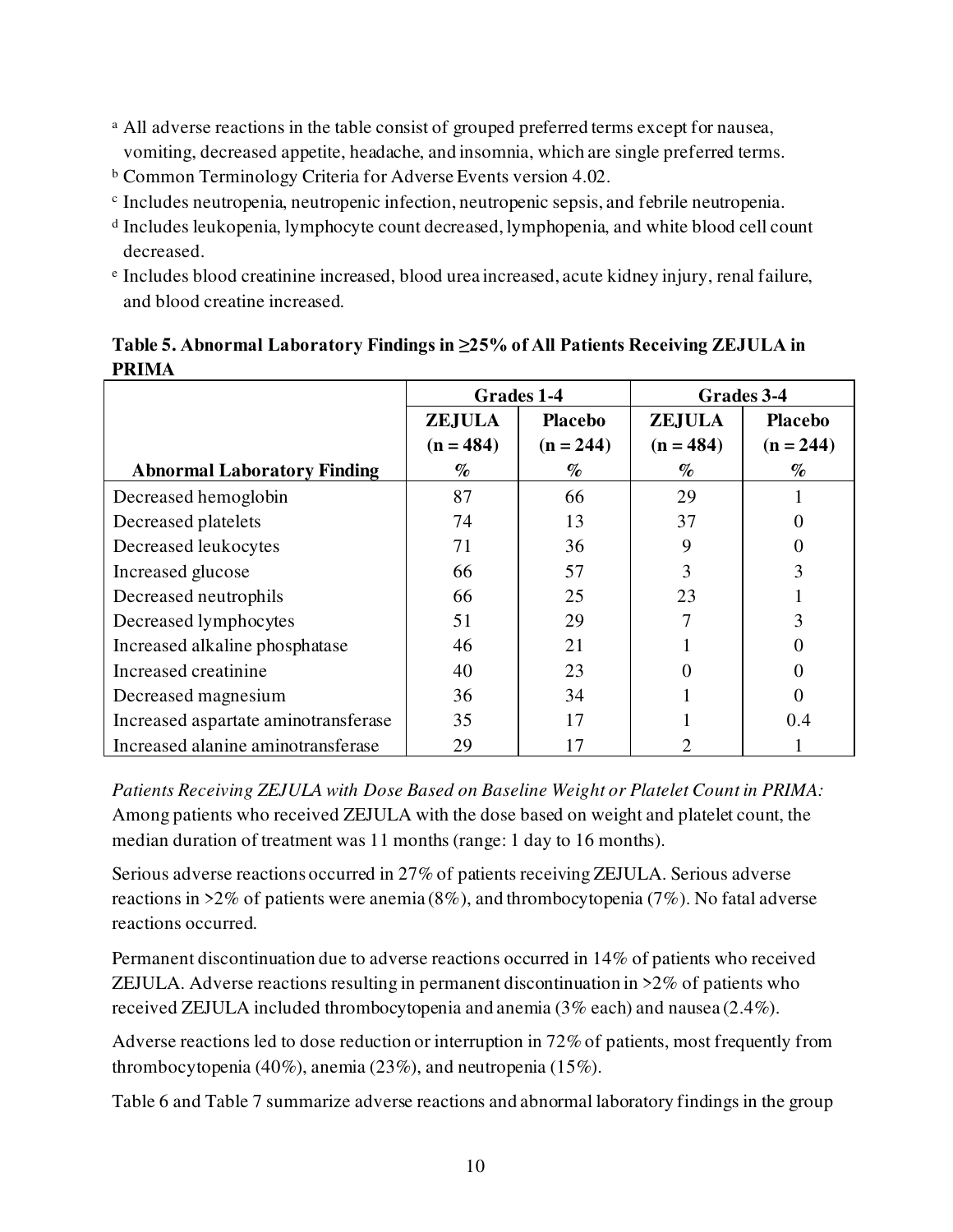of patients who received ZEJULA.

| Table 6. Adverse Reactions Reported in ≥10% of Patients Receiving ZEJULA Based on |
|-----------------------------------------------------------------------------------|
| <b>Baseline Weight or Platelet Count in PRIMA</b> <sup>a</sup>                    |

|                                    | Grades 1-4 <sup>b</sup>         |            | Grades 3-4 <sup>b</sup> |                  |
|------------------------------------|---------------------------------|------------|-------------------------|------------------|
|                                    | <b>ZEJULA</b><br><b>Placebo</b> |            | <b>ZEJULA</b>           | <b>Placebo</b>   |
|                                    | $(n = 169)$                     | $(n = 86)$ | $(n = 169)$             | $(n = 86)$       |
| <b>Adverse Reaction</b>            | $\%$                            | $\%$       | $\%$                    | $\%$             |
| Blood and lymphatic system         |                                 |            |                         |                  |
| disorders                          |                                 |            |                         |                  |
| Thrombocytopenia                   | 54                              | 5          | 21                      | 1                |
| Anemia                             | 50                              | 28         | 23                      | 1                |
| Neutropenia <sup>c</sup>           | 36                              | 8          | 15                      | 1                |
| Leukopenia <sup>d</sup>            | 28                              | 11         | 5                       | $\overline{0}$   |
| Gastrointestinal disorders         |                                 |            |                         |                  |
| Nausea                             | 53                              | 21         | 1                       | $\boldsymbol{0}$ |
| Constipation                       | 31                              | 15         | 1                       | 1                |
| Vomiting                           | 17                              | 9          | $\overline{0}$          | 1                |
| General disorders and              |                                 |            |                         |                  |
| administration site conditions     |                                 |            |                         |                  |
| Fatigue                            | 48                              | 36         | 3                       | $\overline{0}$   |
| Metabolism and nutrition disorders |                                 |            |                         |                  |
| Decreased appetite                 | 19                              | 5          | 1                       | $\overline{0}$   |
| Nervous system disorders           |                                 |            |                         |                  |
| Headache                           | 22                              | 17         | 1                       | $\overline{0}$   |
| <b>Dizziness</b>                   | 14                              | 13         | $\overline{0}$          | $\overline{0}$   |
| Psychiatric disorders              |                                 |            |                         |                  |
| Insomnia                           | 21                              | 14         | $\boldsymbol{0}$        | $\overline{0}$   |
| Renal and urinary disorders        |                                 |            |                         |                  |
| Acute kidney injury <sup>e</sup>   | 12                              | 5          | 1                       | $\overline{0}$   |
| Respiratory, thoracic, and         |                                 |            |                         |                  |
| mediastinal disorders              |                                 |            |                         |                  |
| Dyspnea                            | 18                              | 10         | $\boldsymbol{0}$        |                  |
| Vascular disorders                 |                                 |            |                         |                  |
| Hypertension                       | 17                              | 9          | 5                       | $\overline{2}$   |

<sup>a</sup> All adverse reactions in the table consist of grouped preferred terms except for nausea,

vomiting, decreased appetite, headache, and insomnia, which are single preferred terms.

<sup>b</sup> Common Terminology Criteria for Adverse Events version 4.02.

c Includes neutropenia, neutropenic infection, neutropenic sepsis, and febrile neutropenia.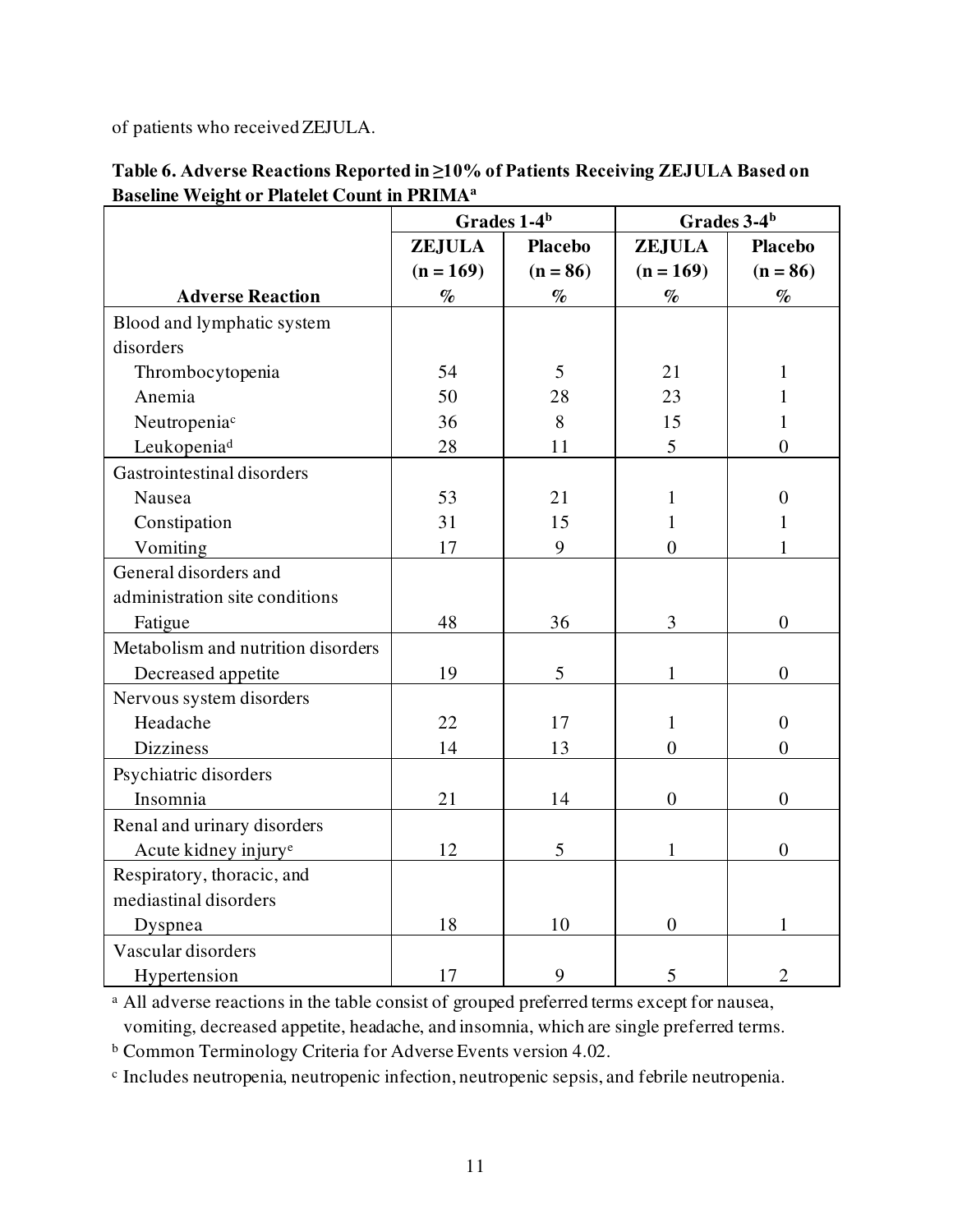- d Includes leukopenia, lymphocyte count decreased, lymphopenia, and white blood cell count decreased.
- e Includes blood creatinine increased, blood urea increased, acute kidney injury, renal failure, and blood creatine increased.

|                                      | Grades 1-4    |                |                | Grades 3-4     |
|--------------------------------------|---------------|----------------|----------------|----------------|
|                                      | <b>ZEJULA</b> | <b>Placebo</b> | <b>ZEJULA</b>  | <b>Placebo</b> |
|                                      | $(n = 169)$   | $(n = 86)$     | $(n = 169)$    | $(n = 86)$     |
| <b>Abnormal Laboratory Finding</b>   | $\%$          | $\%$           | $\%$           | $\%$           |
| Decreased hemoglobin                 | 81            | 70             | 21             |                |
| Decreased leukocytes                 | 70            | 36             | 6              |                |
| Decreased platelets                  | 63            | 15             | 18             |                |
| Increased glucose                    | 63            | 56             | $\overline{2}$ |                |
| Decreased neutrophils                | 60            | 27             | 15             |                |
| Decreased lymphocytes                | 52            | 30             | 5              |                |
| Increased alkaline phosphatase       | 43            | 17             |                |                |
| Decreased magnesium                  | 44            | 30             |                |                |
| Increased creatinine                 | 41            | 22             |                |                |
| Increased aspartate aminotransferase | 31            | 19             |                |                |
| Increased alanine aminotransferase   | 28            | 15             |                |                |

**Table 7. Abnormal Laboratory Findings in ≥25% of All Patients Receiving ZEJULA Based on Baseline Weight or Platelet Count in PRIMA**

### Maintenance Treatment of Recurrent Ovarian Cancer

The safety of monotherapy with ZEJULA 300 mg once daily has been studied in 367 patients with platinum-sensitive recurrent ovarian, fallopian tube, and primary peritoneal cancer in the NOVA trial. Adverse reactions in NOVA led to dose reduction or interruption in 69% of patients, most frequently from thrombocytopenia (41%) and anemia (20%). The permanent discontinuation rate due to adverse reactions in NOVA was 15%. The median exposure to ZEJULA in these patients was 250 days.

Table 8 and Table 9 summarize the common adverse reactions and abnormal laboratory findings, respectively, observed in patients treated with ZEJULA in NOVA.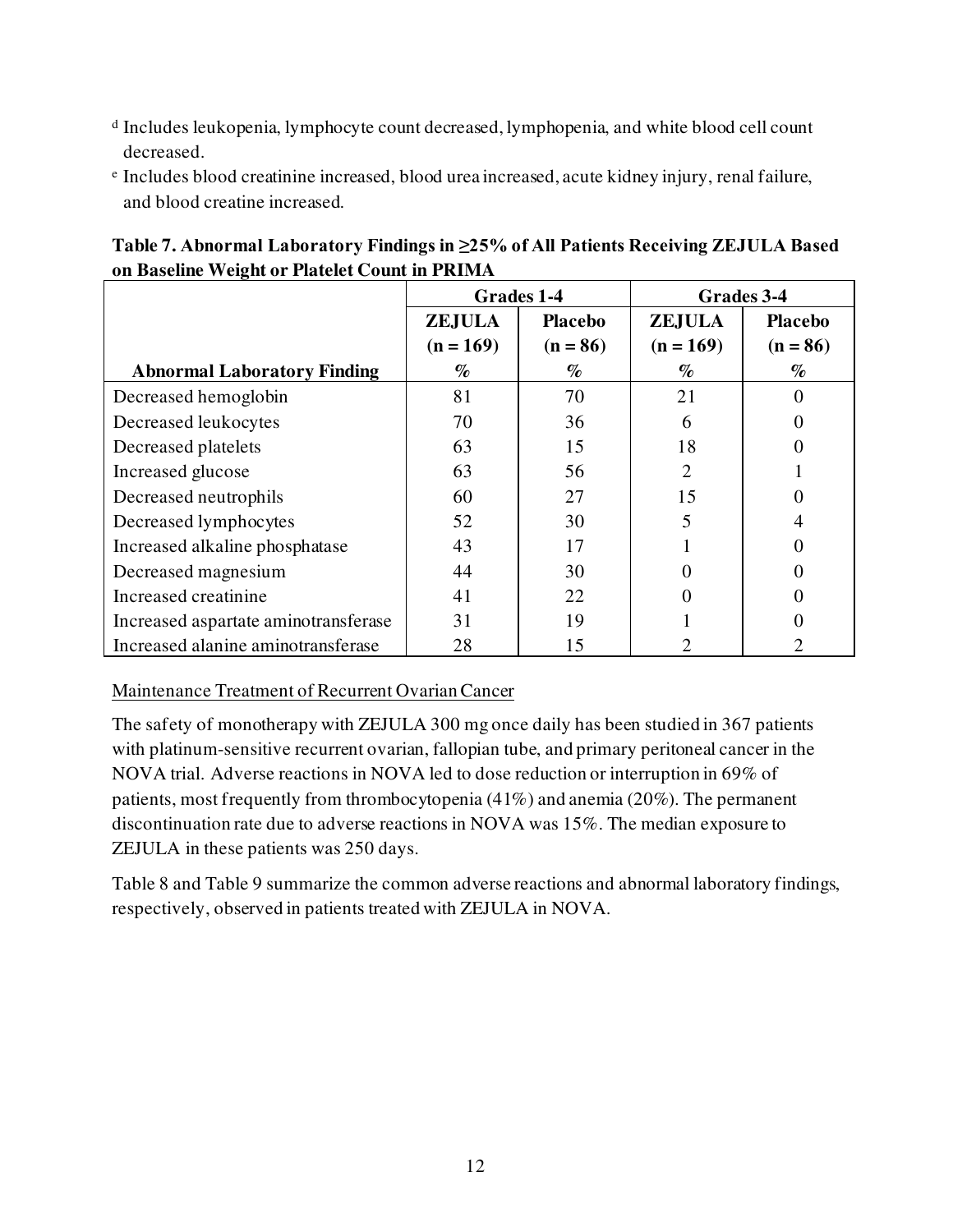|                                    | Grades 1-4 <sup>a</sup> |                  | Grades 3-4 <sup>a</sup> |                  |
|------------------------------------|-------------------------|------------------|-------------------------|------------------|
|                                    | <b>ZEJULA</b>           | <b>Placebo</b>   | <b>ZEJULA</b>           | <b>Placebo</b>   |
|                                    | $(n = 367)$             | $(n = 179)$      | $(n = 367)$             | $(n = 179)$      |
| <b>Adverse Reaction</b>            | $\%$                    | $\%$             | $\%$                    | $\%$             |
| Blood and lymphatic system         |                         |                  |                         |                  |
| disorders                          |                         |                  |                         |                  |
| Thrombocytopenia                   | 61                      | 5                | 29                      | 0.6              |
| Anemia                             | 50                      | $\overline{7}$   | 25                      | $\overline{0}$   |
| Neutropeniab                       | 30                      | 6                | 20                      | $\overline{2}$   |
| Leukopenia                         | 17                      | 8                | 5                       | $\overline{0}$   |
| Cardiac disorders                  |                         |                  |                         |                  |
| Palpitations                       | 10                      | $\mathbf{2}$     | $\boldsymbol{0}$        | $\boldsymbol{0}$ |
| Gastrointestinal disorders         |                         |                  |                         |                  |
| Nausea                             | 74                      | 35               | $\overline{3}$          | 1                |
| Constipation                       | 40                      | 20               | 0.8                     | $\overline{2}$   |
| Vomiting                           | 34                      | 16               | $\overline{2}$          | 0.6              |
| Mucositis/stomatitis               | 20                      | 6                | 0.5                     | $\overline{0}$   |
| Dyspepsia                          | 18                      | 12               | $\overline{0}$          | $\theta$         |
| Dry mouth                          | 10                      | $\overline{4}$   | 0.3                     | $\overline{0}$   |
| General disorders and              |                         |                  |                         |                  |
| administration site conditions     |                         |                  |                         |                  |
| Fatigue/asthenia                   | 57                      | 41               | 8                       | 0.6              |
| Metabolism and nutrition disorders |                         |                  |                         |                  |
| Decreased appetite                 | 25                      | 15               | 0.3                     | 0.6              |
| Infections and infestations        |                         |                  |                         |                  |
| Urinary tract infection            | 13                      | 8                | 0.8                     | $\mathbf{1}$     |
| Investigations                     |                         |                  |                         |                  |
| <b>AST/ALT</b> elevation           | 10                      | 5                | $\overline{4}$          | $\overline{2}$   |
| Musculoskeletal and connective     |                         |                  |                         |                  |
| tissue disorders                   |                         |                  |                         |                  |
| Back pain                          | 18                      | 12               | 0.8                     | $\boldsymbol{0}$ |
| Nervous system disorders           |                         |                  |                         |                  |
| Headache                           | 26                      | 11               | 0.3                     | $\overline{0}$   |
| <b>Dizziness</b>                   | 18                      | 8                | $\theta$                | $\overline{0}$   |
| Dysgeusia                          | 10                      | 4                | $\boldsymbol{0}$        | $\theta$         |
| Psychiatric disorders              |                         |                  |                         |                  |
| Insomnia                           | 27                      | 8                | 0.3                     | $\overline{0}$   |
| Anxiety                            | 11                      | $\boldsymbol{7}$ | 0.3                     | 0.6              |

**Table 8. Adverse Reactions Reported in ≥10% of Patients Receiving ZEJULA in NOVA**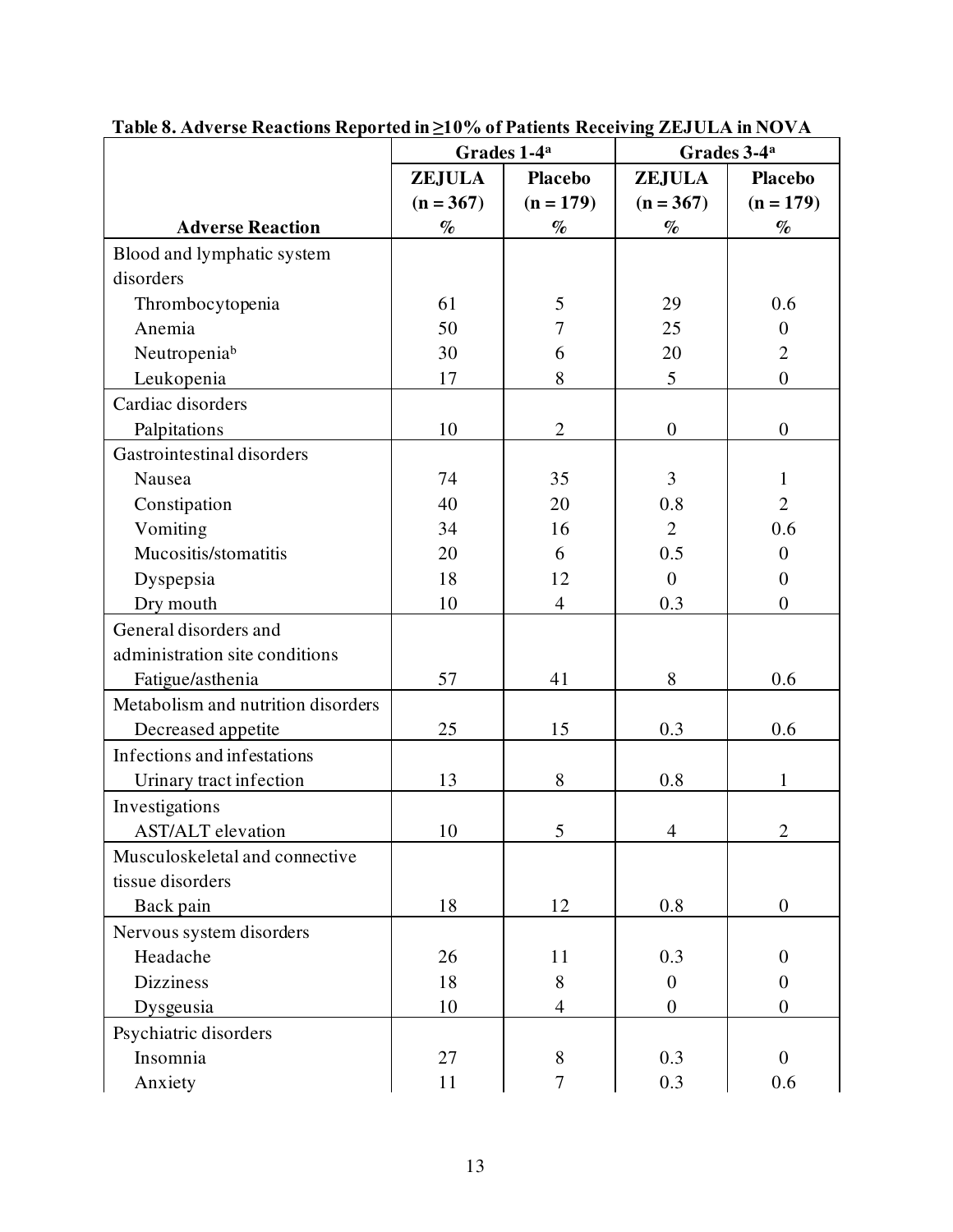| Respiratory, thoracic, and   |    |    |     |  |
|------------------------------|----|----|-----|--|
| mediastinal disorders        |    |    |     |  |
| Nasopharyngitis              | 23 | 14 |     |  |
| Dyspnea                      | 20 | 8  |     |  |
| Cough                        | 16 |    |     |  |
| Skin and subcutaneous tissue |    |    |     |  |
| disorders                    |    |    |     |  |
| Rash                         | 21 | 9  | 0.5 |  |
| Vascular disorders           |    |    |     |  |
| Hypertension                 | 20 |    | Q   |  |

AST/ALT = Aspartate transaminase/alanine aminotransferase.

<sup>a</sup> Common Terminology Criteria for Adverse Events version 4.02.

<sup>b</sup> Includes preferred terms of neutropenic infection, neutropenic sepsis, and febrile neutropenia.

|                                        | Grades 1-4    |                | Grades 3-4    |                             |
|----------------------------------------|---------------|----------------|---------------|-----------------------------|
|                                        | <b>ZEJULA</b> | <b>Placebo</b> | <b>ZEJULA</b> | <b>Placebo</b>              |
|                                        | $(n = 367)$   | $(n = 179)$    | $(n = 367)$   | $(n = 179)$                 |
| <b>Abnormal Laboratory Finding</b>     | $\%$          | $\%$           | $\%$          | $\%$                        |
| Decrease in hemoglobin                 | 85            | 56             | 25            | 0.5                         |
| Decrease in platelet count             | 72            | 21             | 35            | 0.5                         |
| Decrease in white blood cell count     | 66            | 37             |               | 0.7                         |
| Decrease in absolute neutrophil count  | 53            | 25             | 21            | $\overline{2}$              |
| Increase in aspartate aminotransferase | 36            | 23             |               | 0                           |
| Increase in alanine aminotransferase   | 28            | 15             |               | $\mathcal{D}_{\mathcal{L}}$ |

**Table 9. Abnormal Laboratory Findings in ≥25% of Patients Receiving ZEJULA in NOVA**

The following adverse reactions and laboratory abnormalities have been identified in  $\geq 1$  to  $\leq 10\%$ of the 367 patients receiving ZEJULA in the NOVA trial and not included in the table: tachycardia, peripheral edema, hypokalemia, bronchitis, conjunctivitis, gamma-glutamyl transferase increased, blood creatinine increased, blood alkaline phosphatase increased, weight decreased, depression, and epistaxis.

# Treatment of Advanced Ovarian Cancer after 3 or More Chemotherapies

The safety of monotherapy with ZEJULA 300 mg once daily has been studied in QUADRA, a single-arm study in 463 patients with recurrent high-grade serous epithelial ovarian, fallopian tube, or primary peritoneal cancer who had been treated with 3 or more prior lines of therapy. The median duration of overall study treatment was 3 months (range: 0.03 to 32 months). For the indicated QUADRA population, the median duration was 4 months (range: 0.1 to 30 months).

Fatal adverse reactions occurred in 2% of patients, including cardiac arrest.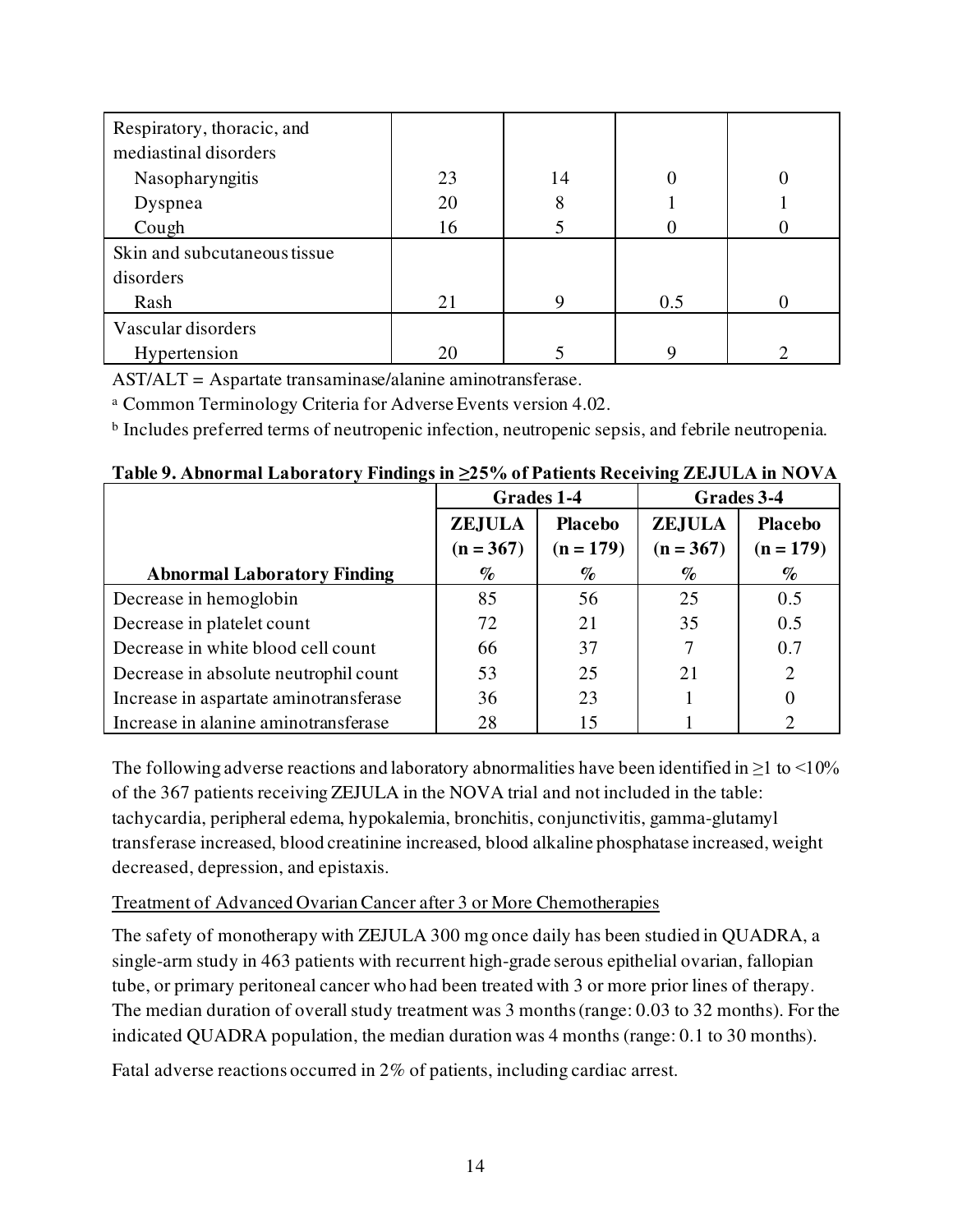Serious adverse reactions occurred in 43% of patients receiving ZEJULA. Serious adverse reactions in >3% of patients were small intestinal obstruction  $(7\%)$ , vomiting  $(6\%)$ , nausea  $(5\%)$ , and abdominal pain (4%).

Permanent discontinuation due to adverse reactions (Grade 1 to 4) occurred in 21% of patients who received ZEJULA.

Adverse reactions led to dose reduction or interruption in 73% of patients receiving ZEJULA. The most common adverse reactions (>5%) resulting in dose reduction or interruption of ZEJULA were thrombocytopenia (40%), anemia (21%), neutropenia (11%), nausea (13%), vomiting (11%), fatigue (9%), and abdominal pain (5%).

Table 10 and Table 11 summarize the common adverse reactions and abnormal laboratory findings, respectively, observed in patients treated with ZEJULA in QUADRA.

**Table 10. Adverse Reactions Reported in ≥10% of Patients Receiving ZEJULA in QUADRA**

|                                           | Grades 1-4 <sup>a</sup> | Grades 3-4 <sup>a</sup> |
|-------------------------------------------|-------------------------|-------------------------|
|                                           | $(n = 463)$             | $(n = 463)$             |
| <b>Adverse Reaction</b>                   | $\%$                    | $\%$                    |
| Blood and lymphatic system disorders      |                         |                         |
| Anemiab                                   | 51                      | 27                      |
| Thrombocytopenia <sup>c</sup>             | 52                      | 28                      |
| Neutropenia <sup>d</sup>                  | 20                      | 13                      |
| Gastrointestinal disorders                |                         |                         |
| Nausea                                    | 67                      | 10                      |
| Vomiting                                  | 44                      | 8                       |
| Constipation                              | 36                      | 5                       |
| Abdominal pain                            | 34                      | 7                       |
| Diarrhea                                  | 17                      | 0.2                     |
| General disorders and administration site |                         |                         |
| conditions                                |                         |                         |
| Fatigue                                   | 56                      | $\overline{7}$          |
| Infections and infestations               |                         |                         |
| Urinary tract infection                   | 15                      | $\overline{2}$          |
| Investigations                            |                         |                         |
| Blood alkaline phosphatase increased      | 11                      | $\overline{2}$          |
| <b>AST/ALT</b> elevation                  | 11                      | 1                       |
| Metabolism and nutrition disorders        |                         |                         |
| Decreased appetite                        | 27                      | $\overline{2}$          |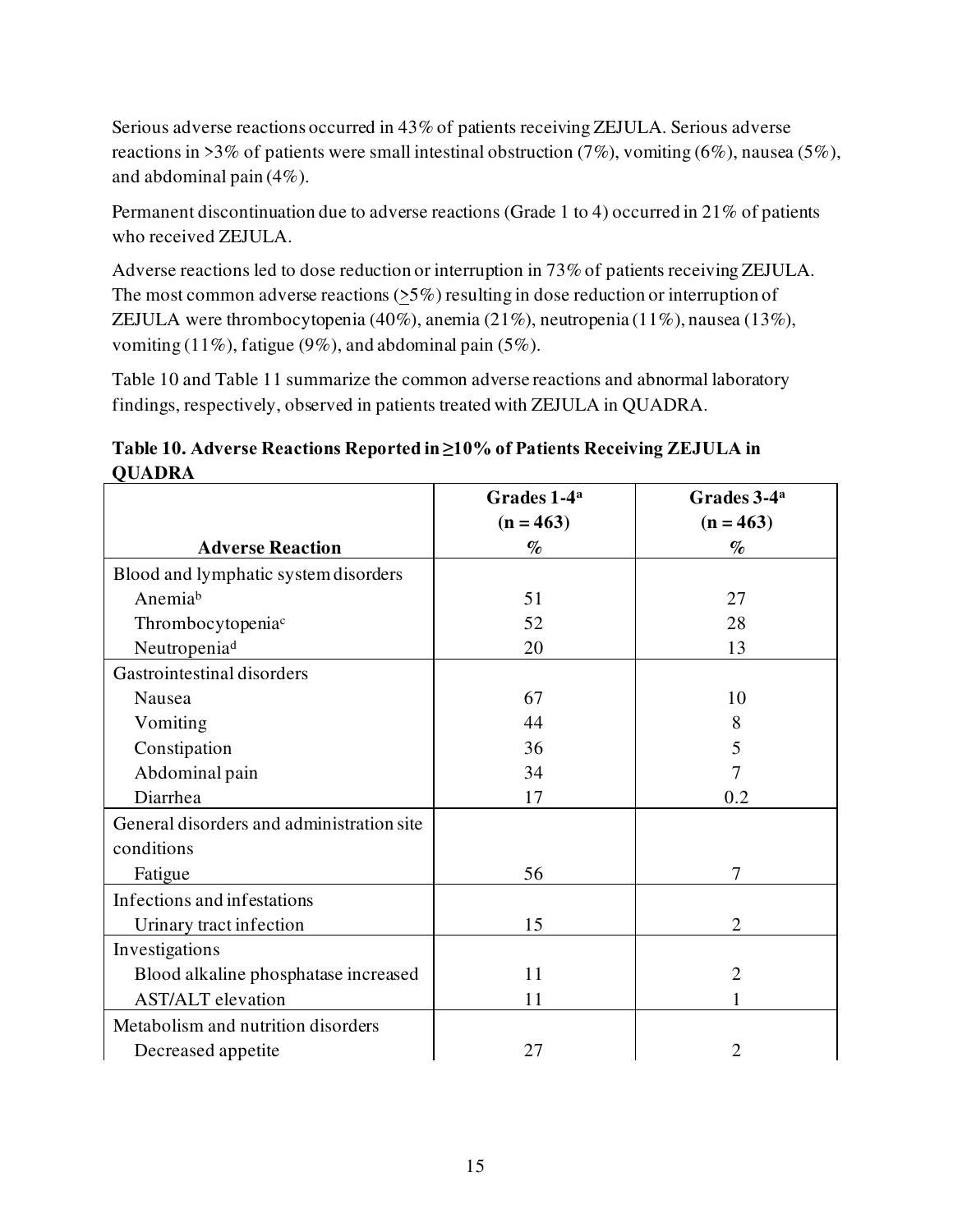| Musculoskeletal and connective tissue  |    |     |
|----------------------------------------|----|-----|
| disorders                              |    |     |
| Musculoskeletal pain                   | 29 | 3   |
| Nervous system disorders               |    |     |
| Headache                               | 19 | 0.4 |
| <b>Dizziness</b>                       | 11 |     |
| Psychiatric disorders                  |    |     |
| Insomnia                               | 21 |     |
| Renal and urinary disorders            |    |     |
| Acute kidney injury                    | 17 |     |
| Respiratory, thoracic, and mediastinal |    |     |
| disorders                              |    |     |
| Dyspnea                                | 22 | 3   |
| Cough                                  | 13 |     |
| Vascular disorders                     |    |     |
| Hypertension                           | 14 | 5   |

AST/ALT = Aspartate transaminase/alanine aminotransferase.

<sup>a</sup> Common Terminology Criteria for Adverse Events version 4.02.

<sup>b</sup> Anemia includes events with preferred terms of anemia, hemoglobin decreased, anemia macrocytic, aplastic anemia, and normochromic normocytic anemia.

- <sup>c</sup> Thrombocytopenia includes events with preferred terms of thrombocytopenia and platelet count decreased.
- <sup>d</sup> Neutropenia includes events with preferred terms of neutropenia, neutrophil count decreased, neutropenic infection, and neutropenic sepsis.

| Table 11. Abnormal Laboratory Findings in ≥25% of Patients Receiving ZEJULA in |  |
|--------------------------------------------------------------------------------|--|
| <b>QUADRA</b>                                                                  |  |

|                                      | Grades 1-4<br>$(n = 463)$ | Grades 3-4<br>$(n = 463)$ |
|--------------------------------------|---------------------------|---------------------------|
| <b>Abnormal Laboratory Finding</b>   | $\%$                      | $\%$                      |
| Decreased hemoglobin                 | 83                        | 26                        |
| Increased glucose                    | 66                        | 5                         |
| Decreased platelets                  | 60                        | 28                        |
| Decreased lymphocytes                | 57                        | 18                        |
| Decreased leukocytes                 | 53                        | 9                         |
| Decreased magnesium                  | 46                        |                           |
| Increased alkaline phosphatase       | 40                        |                           |
| Increased gamma glutamyl transferase | 40                        | 8                         |
| Increased creatinine                 | 36                        | 0.4                       |
| Decreased sodium                     | 34                        | 6                         |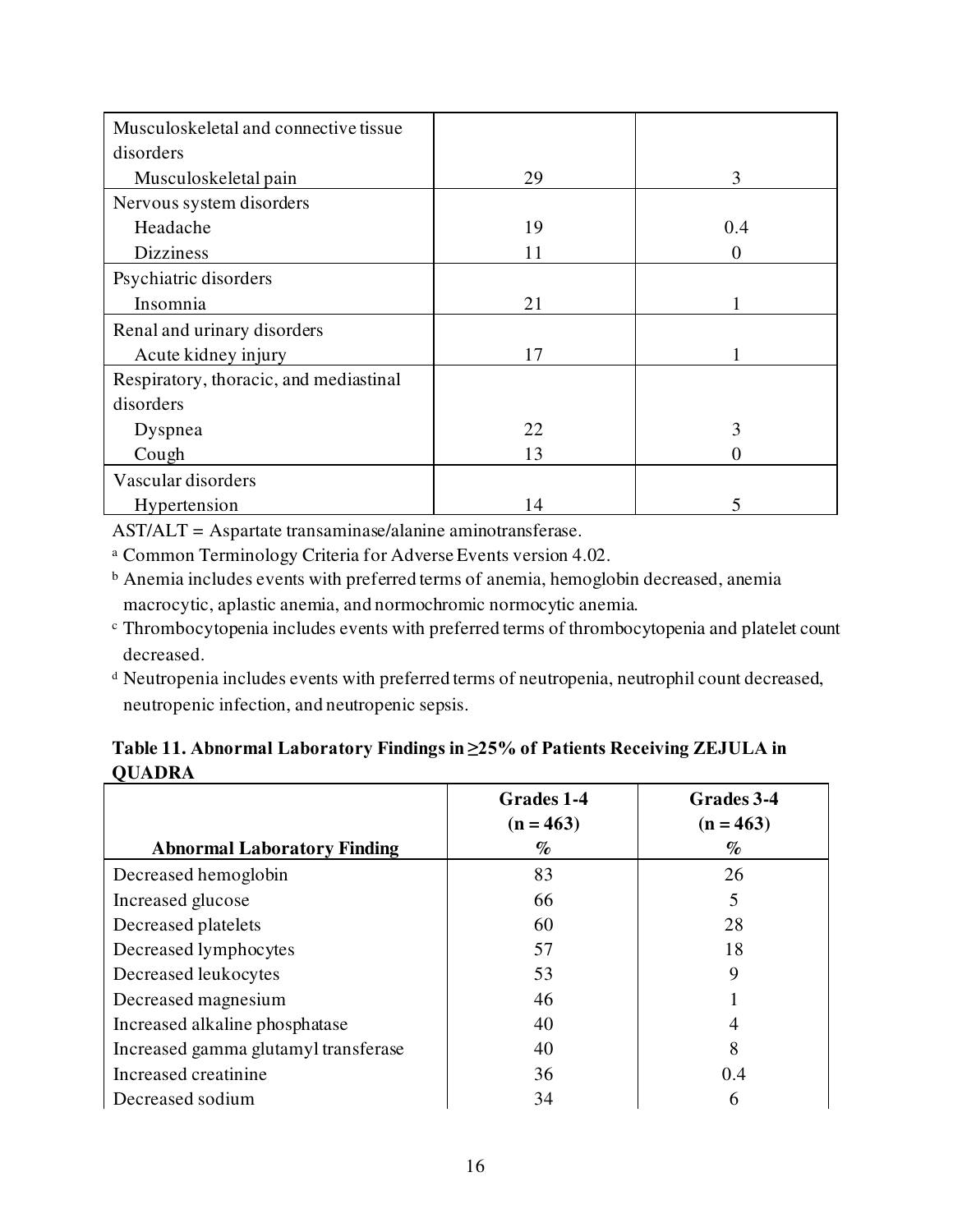| Decreased neutrophils                |  |
|--------------------------------------|--|
| Increased aspartate aminotransferase |  |
| Decreased albumin                    |  |

### <span id="page-16-0"></span>**6.2 Postmarketing Experience**

The following adverse reactions have been identified during postapproval use of ZEJULA. Because these reactions are reported voluntarily from a population of uncertain size, it is not always possible to reliably estimate their frequency or establish a causal relationship to drug exposure.

Blood and Lymphatic System Disorders

Pancytopenia.

Immune System Disorders

Hypersensitivity (including anaphylaxis).

Nervous System Disorders

Posterior reversible encephalopathy syndrome (PRES).

Psychiatric Disorders

Confusional state/disorientation, hallucination, cognitive impairment (e.g., memory impairment, concentration impairment).

Respiratory, Thoracic, and Mediastinal Disorders

Non-infectious pneumonitis.

Skin and Subcutaneous Tissue Disorders

Photosensitivity.

Vascular Disorders

<span id="page-16-1"></span>Hypertensive crisis.

# **8 USE IN SPECIFIC POPULATIONS**

### <span id="page-16-2"></span>**8.1 Pregnancy**

### Risk Summary

Based on its mechanism of action, ZEJULA can cause fetal harm when administered to pregnant women *[see Clinical Pharmacology (12.1)]*. There are no data regarding the use of ZEJULA in pregnant women to inform the drug-associated risk. ZEJULA has the potential to cause teratogenicity and/or embryo-fetal death since niraparib is genotoxic and targets actively dividing cells in animals and patients (e.g., bone marrow) *[see Warnings and Precautions (5.2), Nonclinical Toxicology (13.1)]*. Due to the potential risk to a fetus based on its mechanism of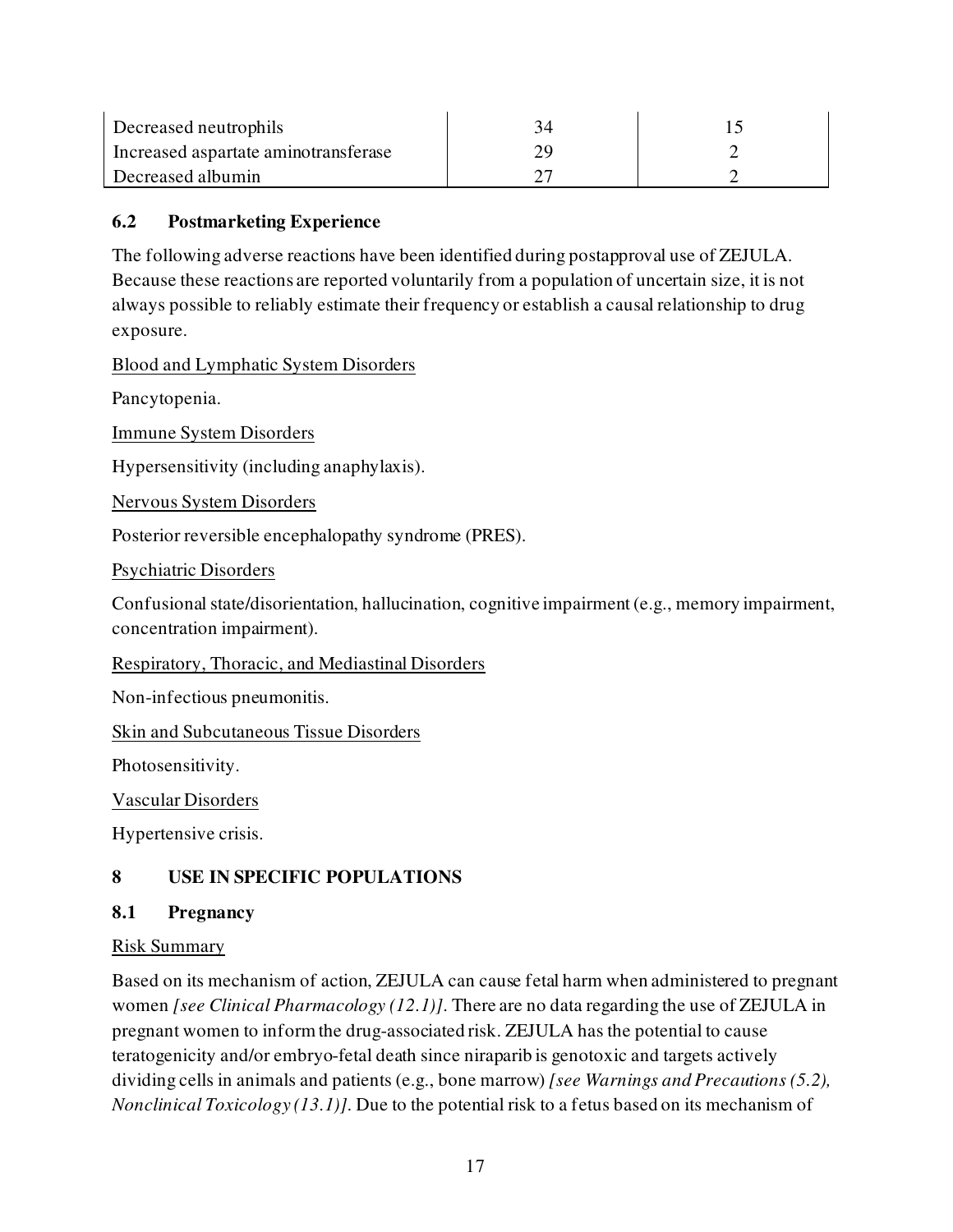action, animal developmental and reproductive toxicology studies were not conducted with niraparib. Apprise pregnant women of the potential risk to a fetus.

The background risk of major birth defects and miscarriage for the indicated population is unknown. In the U.S. general population, the estimated background risk of major birth defects and miscarriage in clinically recognized pregnancies is 2% to 4% and 15% to 20%, respectively.

### <span id="page-17-0"></span>**8.2 Lactation**

### Risk Summary

No data are available regarding the presence of niraparib or its metabolites in human milk, or on its effects on the breastfed child or milk production. Because of the potential for serious adverse reactions in a breastfed child, advise a lactating woman not to breastfeed during treatment with ZEJULA and for 1 month after receiving the final dose.

## <span id="page-17-1"></span>**8.3 Females and Males of Reproductive Potential**

ZEJULA can cause fetal harm when administered to a pregnant woman *[see Use in Specific Populations (8.1)]*.

## Pregnancy Testing

Verify the pregnancy status of females of reproductive potential prior to initiating treatment with ZEJULA.

# Contraception

*Females:* Advise females of reproductive potential to use effective contraception during treatment with ZEJULA and for at least for 6 months following the last dose.

# Infertility

*Males:* Based on animal studies, ZEJULA may impair fertility in males of reproductive potential *[see Nonclinical Toxicology (13.1)]*.

### <span id="page-17-2"></span>**8.4 Pediatric Use**

The safety and effectiveness of ZEJULA have not been established in pediatric patients.

# <span id="page-17-3"></span>**8.5 Geriatric Use**

In PRIMA, 39% of patients were aged 65 years or older and 10% were aged 75 years or older. In NOVA, 35% of patients were aged 65 years or older and 8% were aged 75 years or older. No overall differences in safety and effectiveness of ZEJULA were observed between these patients and younger patients but greater sensitivity of some older individuals cannot be ruled out.

### <span id="page-17-4"></span>**8.6 Renal Impairment**

No dose adjustment is necessary for patients with mild (CLcr: 60 to 89 mL/min) to moderate (CLcr: 30 to 59 mL/min) renal impairment. The degree of renal impairment was determined by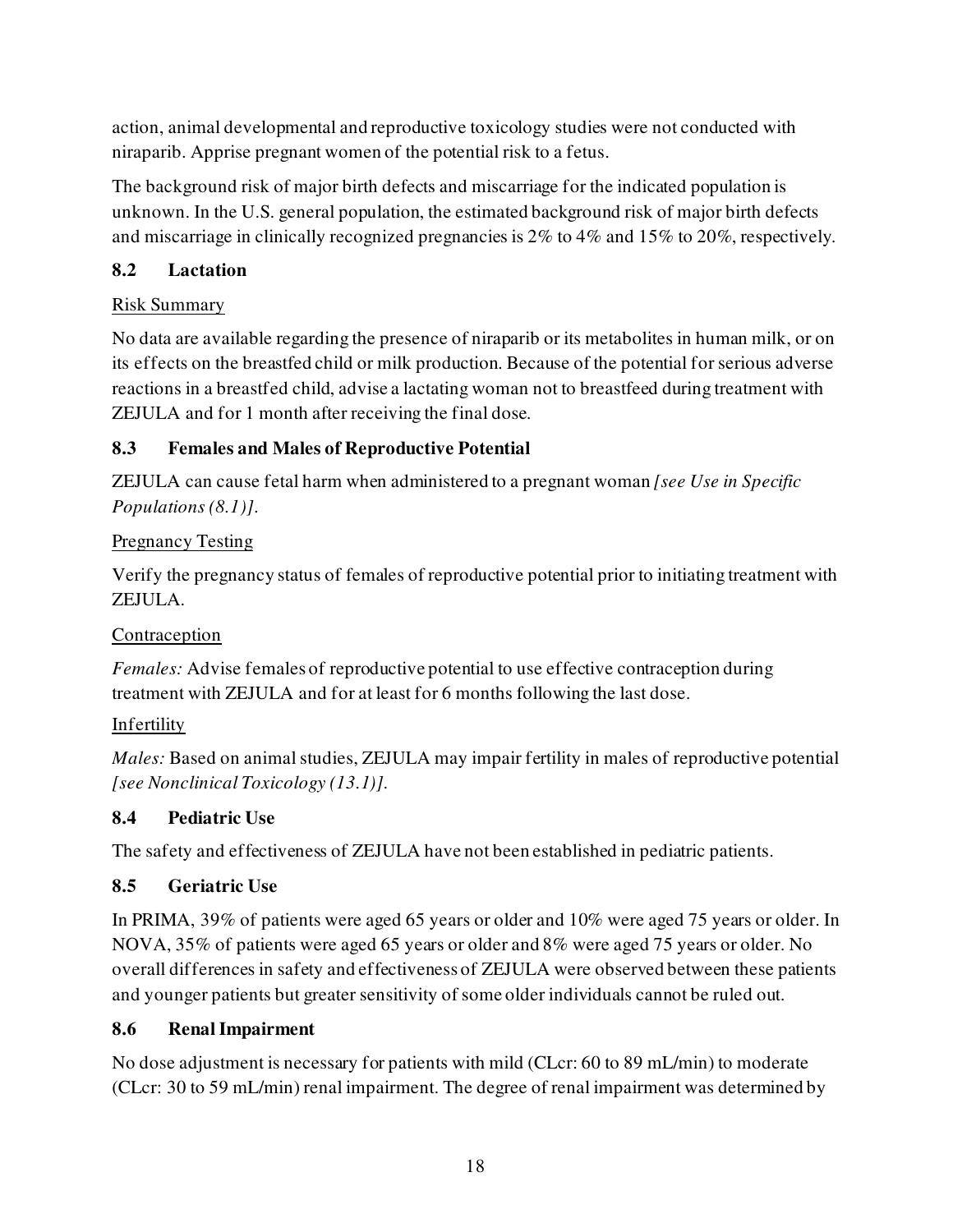creatinine clearance as estimated by the Cockcroft-Gault equation. The safety of ZEJULA in patients with severe renal impairment or end-stage renal disease undergoing hemodialysis is unknown.

# <span id="page-18-0"></span>**8.7 Hepatic Impairment**

For patients with moderate hepatic impairment, reduce the starting dosage of niraparib to 200 mg once daily *[see Dosage and Administration (2.4)].* Niraparib exposure increased in patients with moderate hepatic impairment [total bilirubin  $\geq$ 1.5 x upper level of normal (ULN) to 3.0 x ULN and any aspartate transaminase (AST) level]. Monitor patients for hematologic toxicity and reduce the dose further, if needed *[see Dosage and Administration (2.3)].*

For patients with mild hepatic impairment (total bilirubin <1.5 x ULN and any AST level or bilirubin  $\leq$  ULN and AST > ULN), no dose adjustment is needed.

The recommended dose of ZEJULA has not been established for patients with severe hepatic impairment (total bilirubin >3.0 x ULN and any AST level) *[see Clinical Pharmacology (12.3)]*.

# <span id="page-18-1"></span>**11 DESCRIPTION**

Niraparib is an orally available poly (ADP-ribose) polymerase (PARP) inhibitor.

The chemical name for niraparib tosylate monohydrate is 2-{4-[(3S)-piperidin-3-yl]phenyl}-*2H*indazole 7-carboxamide 4-methylbenzenesulfonate hydrate (1:1:1). The molecular formula is  $C_{26}H_{30}N_4O_5S$  and it has a molecular weight of 510.61 amu. The molecular structure is shown below:



Niraparib tosylate monohydrate is a white to off-white, non-hygroscopic crystalline solid. Niraparib solubility is pH independent below the pKa of 9.95, with an aqueous free base solubility of 0.7 mg/mL to 1.1 mg/mL across the physiological pH range.

Each ZEJULA capsule contains 159.4 mg niraparib tosylate monohydrate equivalent to 100 mg niraparib free base as the active ingredient. The inactive ingredients in the *capsule fill* are magnesium stearate and lactose monohydrate. The *capsule shell* consists of titanium dioxide and gelatin in the white capsule body and FD&C Blue No. 1, FD&C Red No. 3, FD&C Yellow No. 5 (tartrazine), and gelatin in the purple capsule cap. The *black printing ink* consists of shellac, dehydrated alcohol, isopropyl alcohol, butyl alcohol, propylene glycol, purified water, strong ammonia solution, potassium hydroxide, and black iron oxide. The *white printing ink* consists of shellac, dehydrated alcohol, isopropyl alcohol, butyl alcohol, propylene glycol, sodium hydroxide, povidone, and titanium dioxide.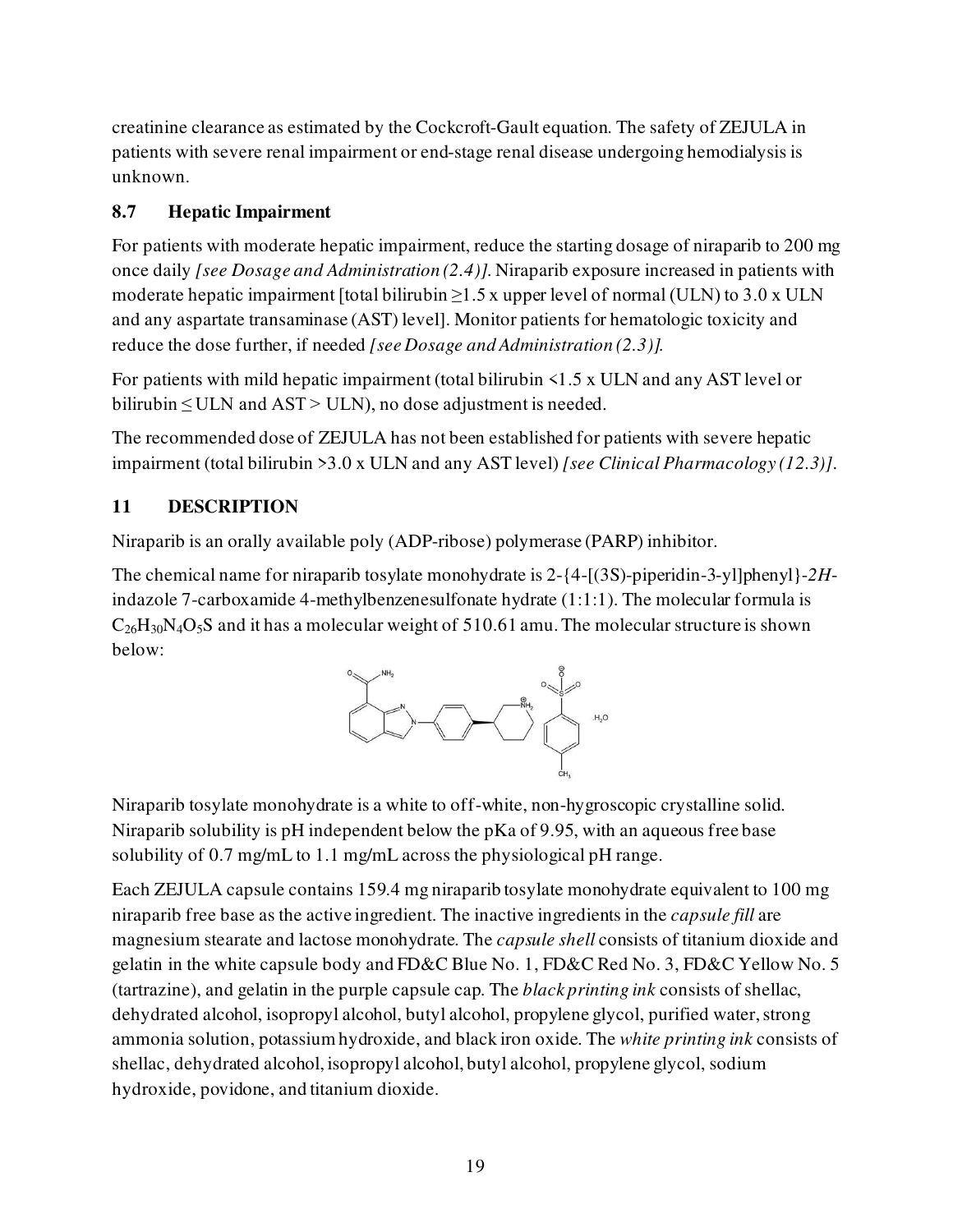# <span id="page-19-0"></span>**12 CLINICAL PHARMACOLOGY**

# <span id="page-19-1"></span>**12.1 Mechanism of Action**

Niraparib is an inhibitor of PARP enzymes, including PARP-1 and PARP-2, that play a role in DNA repair. In vitro studies have shown that niraparib-induced cytotoxicity may involve inhibition of PARP enzymatic activity and increased formation of PARP-DNA complexes resulting in DNA damage, apoptosis, and cell death. Increased niraparib-induced cytotoxicity was observed in tumor cell lines with or without deficiencies in *BRCA1/2*. Niraparib decreased tumor growth in mouse xenograft models of human cancer cell lines with deficiencies in *BRCA1/2* and in human patient-derived xenograft tumor models with HRD that had either mutated or wild-type *BRCA1/2*.

# <span id="page-19-2"></span>**12.2 Pharmacodynamics**

The pharmacodynamic response of niraparib has not been characterized.

# Hypertension and Cardiovascular Effects

Niraparib has the potential to cause effects on pulse rate and blood pressure in patients receiving the recommended dose, which may be related to pharmacological inhibition of the dopamine transporter (DAT), norepinephrine transporter (NET), and serotonin transporter (SERT) *[see Nonclinical Toxicology (13.2)]*.

In the PRIMA study, mean pulse rate and blood pressure increased over baseline in the niraparib arm relative to the placebo arm at most on-study assessments. Mean greatest increases from baseline in pulse rate on treatment were 22.4 and 14.0 beats/min in the niraparib and placebo arms, respectively. Mean greatest increases from baseline in systolic blood pressure on treatment were 24.4 and 19.6 mmHg in the niraparib and placebo arms, respectively. Mean greatest increases from baseline in diastolic blood pressure on treatment were 15.9 and 13.9 mmHg in the niraparib and placebo arms, respectively.

In the NOVA study, mean pulse rate and blood pressure increased over baseline in the niraparib arm relative to the placebo arm at all on-study assessments. Mean greatest increases from baseline in pulse rate on treatment were 24.1 and 15.8 beats/min in the niraparib and placebo arms, respectively. Mean greatest increases from baseline in systolic blood pressure on treatment were 24.5 and 18.3 mmHg in the niraparib and placebo arms, respectively. Mean greatest increases from baseline in diastolic blood pressure on treatment were 16.5 and 11.6 mmHg in the niraparib and placebo arms, respectively.

# Cardiac Electrophysiology

The potential for QTc prolongation with niraparib was evaluated in a randomized, placebo-controlled trial in patients with cancer (367 patients on niraparib and 179 patients on placebo). No large changes in the mean QTc interval (>20 ms) were detected in the trial following the treatment of niraparib 300 mg once daily.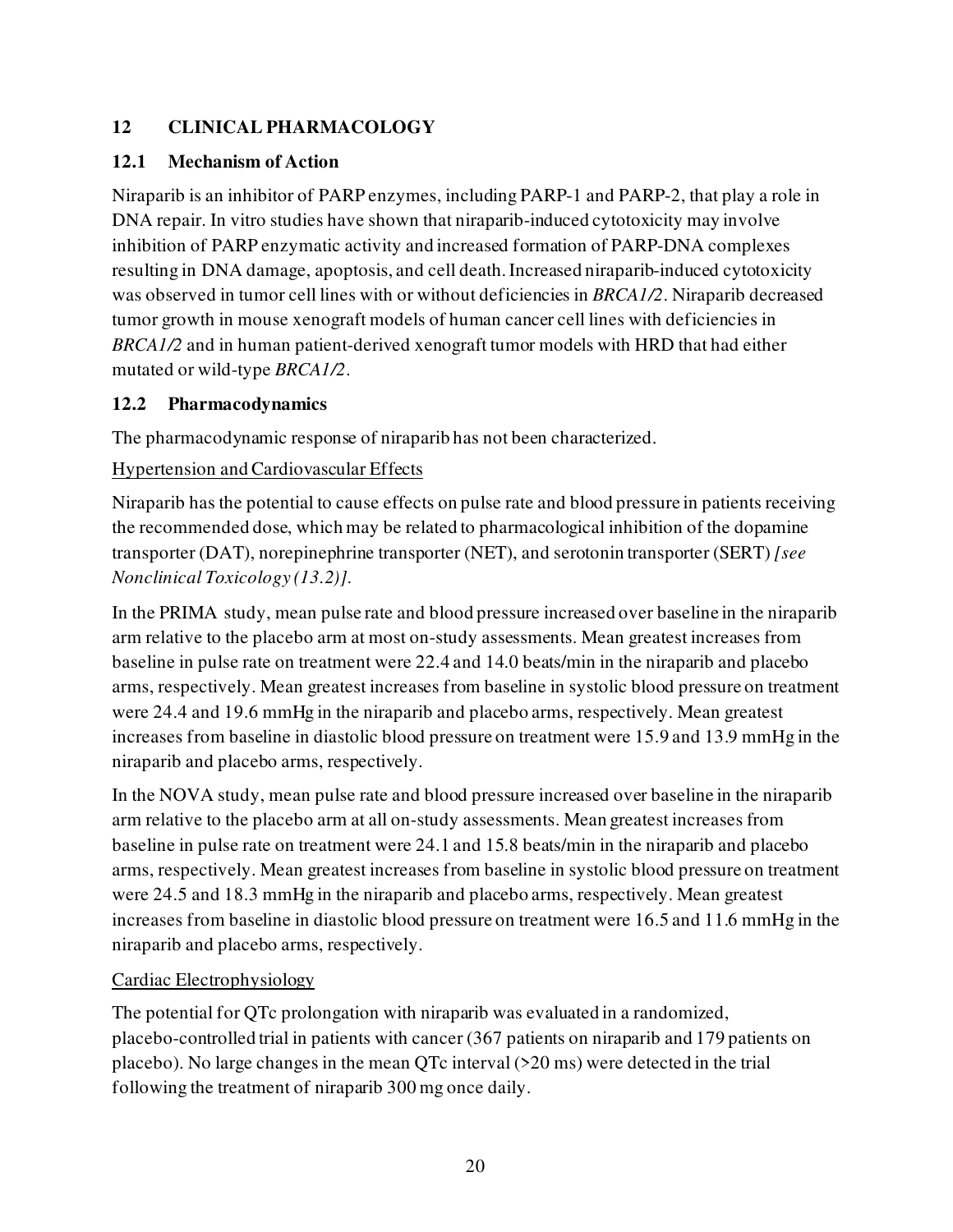# <span id="page-20-0"></span>**12.3 Pharmacokinetics**

Following a single-dose administration of 300 mg niraparib, the mean (±SD) peak plasma concentration ( $C_{\text{max}}$ ) was 804 ( $\pm$ 403) ng/mL. The exposure ( $C_{\text{max}}$  and AUC) of niraparib increased in a dose-proportional manner with daily doses ranging from 30 mg (0.1 times the approved recommended dose) to 400 mg (1.3 times the approved recommended dose). The accumulation ratio of niraparib exposure following 21 days of repeated daily doses was approximately 2-fold for doses ranging from 30 to 400 mg.

# Absorption

The absolute bioavailability of niraparib is approximately 73%. Following oral administration of niraparib, peak plasma concentration,  $C_{\text{max}}$ , is reached within 3 hours.

Concomitant administration of a high-fat meal (800 to 1,000 calories with approximately 50% of total caloric content of the meal from fat) did not significantly affect the pharmacokinetics of niraparib.

# Distribution

Niraparib is 83.0% bound to human plasma proteins. The average  $(\pm SD)$  apparent volume of distribution (Vd/F) was  $1,220 \pm 1,114$ ) L. In a population pharmacokinetic analysis, the Vd/F of niraparib was 1,074 L in patients with cancer .

## Elimination

Following multiple daily doses of 300 mg of niraparib, the mean half-life  $(t_{1/2})$  is 36 hours. In a population pharmacokinetic analysis, the apparent total clearance (CL/F) of niraparib was 16.2 L/h in patients with cancer.

*Metabolism:* Niraparib is metabolized by carboxylesterases (CEs) to form a major inactive metabolite, which subsequently undergoes glucuronidation.

*Excretion:* Following administration of a single oral 300-mg dose of radio-labeled niraparib, the average percent recovery of the administered dose over 21 days was 47.5% (range: 33.4% to 60.2%) in urine and 38.8% (range: 28.3% to 47.0%) in feces. In pooled samples collected over 6 days, unchanged niraparib accounted for 11% and 19% of the administered dose recovered in urine and feces, respectively.

# Specific Populations

Age (18 to 65 years), race/ethnicity, and mild to moderate renal impairment (CLcr  $\geq$ 30 to 90 mL/min) had no clinically significant effect on the pharmacokinetics of niraparib.

The effect of severe renal impairment (CLcr <30 mL/min) or end-stage renal disease undergoing hemodialysis on the pharmacokinetics of niraparib is unknown.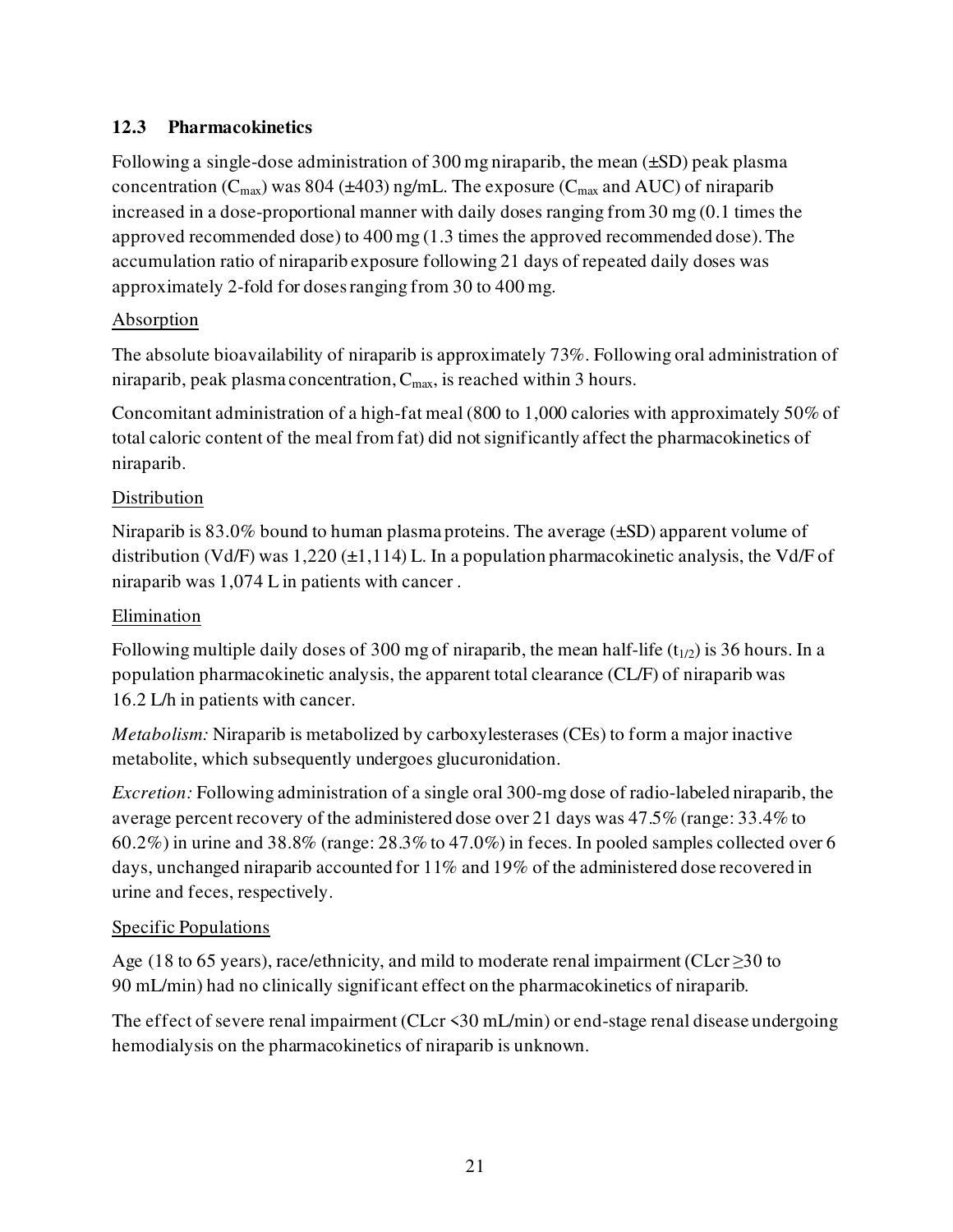*Patients with Hepatic Impairment:* Mild hepatic impairment (total bilirubin <1.5 x ULN and any AST level or bilirubin  $\leq$  ULN and AST  $>$  ULN) had no clinically significant effect on the pharmacokinetics of niraparib.

In a trial of patients with moderate hepatic impairment (total bilirubin  $\geq$ 1.5 x ULN to 3.0 x ULN and any AST level) (n = 8), niraparib  $AUC_{inf}$  was 1.56 (90% CI: 1.06 to 2.30) times higher compared with patients with normal hepatic function  $(n = 9)$  following administration of a single 300-mg dose. Niraparib dosage reduction is recommended for patients with moderate hepatic impairment *[see Dosage and Administration (2.4)]*. Moderate hepatic impairment did not have an effect on niraparib  $C_{\text{max}}$  or on niraparib protein binding.

The effect of severe hepatic impairment (total bilirubin >3.0 x ULN and any AST level) on the pharmacokinetics of niraparib is unknown.

### Drug Interaction Studies

No clinical drug interaction studies have been performed with ZEJULA.

*In Vitro Studies: Inhibition of Cytochrome P450* (*CYP) Enzymes:* Neither niraparib nor the major primary metabolite M1 is an inhibitor of CYP1A2, CYP2B6, CYP2C8, CYP2C9, CYP2C19, CYP2D6, and CYP3A4.

*Induction of CYP Enzymes:* Neither niraparib nor M1 is a CYP3A4 inducer. Niraparib weakly induces CYP1A2 in vitro.

*Substrate of CYP Enzymes:* Niraparib is a substrate of CEs and the resulting M1 is further metabolized through the formation of glucuronides in vivo.

*Inhibition of Uridine 5'-Diphospho-Glucuronosyltransferases (UGTs):* Niraparib did not exhibit inhibitory effect against the UGT isoforms (UGT1A1, UGT1A4, UGT1A9, and UGT2B7) up to 200 microM in vitro. Therefore, the potential for a clinically relevant inhibition of UGTs by niraparib is minimal.

*Inhibition of Transporter Systems:* Niraparib is a weak inhibitor of breast cancer resistance protein (BCRP), but does not inhibit P-glycoprotein (P-gp), bile salt export pump (BSEP), or multidrug resistance-associated protein 2 (MRP2).

Niraparib is an inhibitor of multidrug and toxin extrusion (MATE) 1 and 2 with  $IC_{50}$  of 0.18 microM and ≤0.14 microM, respectively. Increased plasma concentrations of coadministered drugs that are substrates of these transporters (e.g., metformin) cannot be excluded.

The M1 metabolite is not an inhibitor of P-gp, BCRP, BSEP, MRP2, or MATE1 or 2. Neither niraparib nor M1 is an inhibitor of organic anion transporting polypeptide (OATP)1B1, OATP1B3, organic cation transporter (OCT1)1, organic anion transporter (OAT)1, OAT3, or OCT2.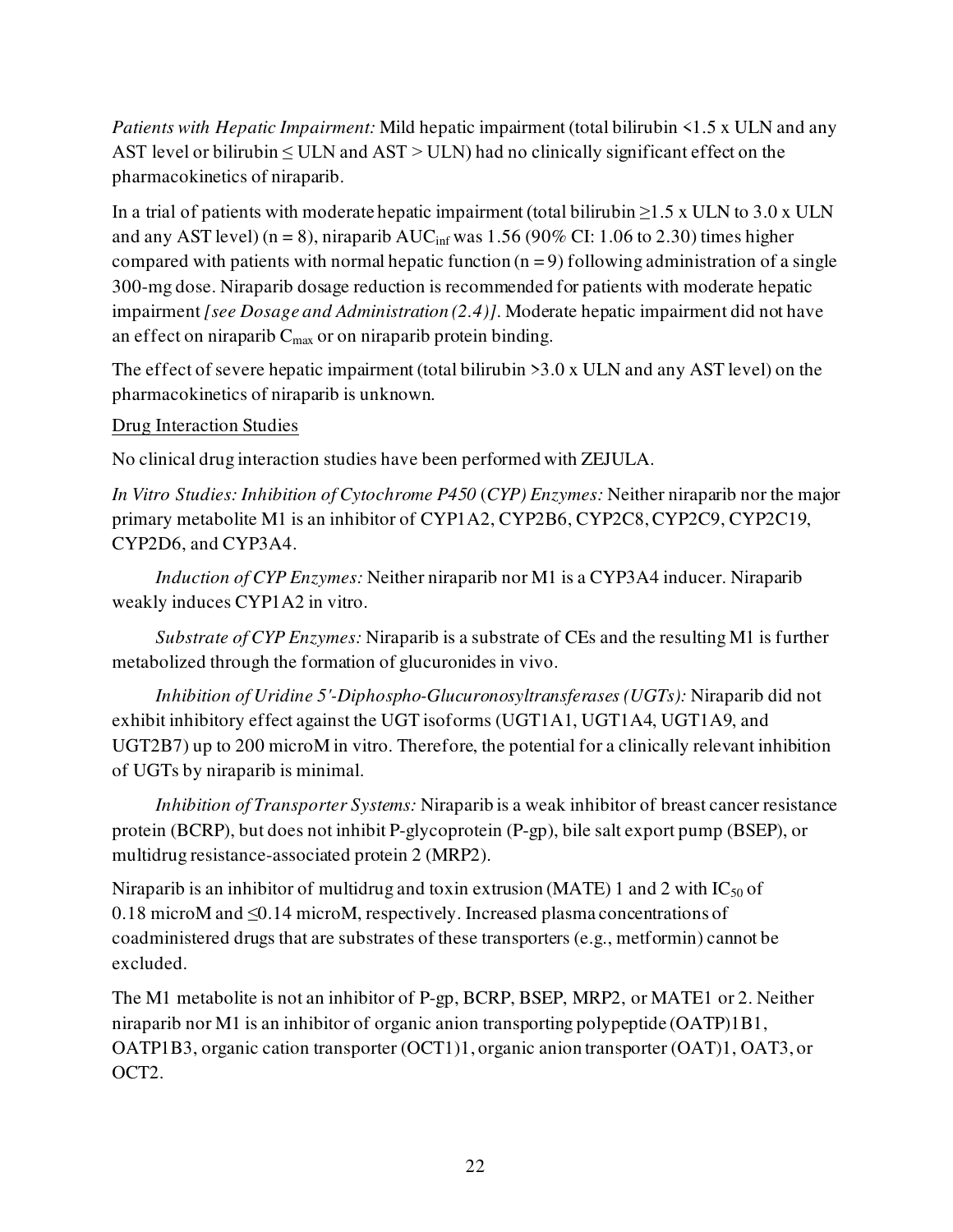*Substrate of Transporter Systems:* Niraparib is a substrate of P-gp and BCRP. Niraparib is not a substrate of BSEP, MRP2, or MATE1 or 2. The M1 metabolite is not a substrate of P-gp, BCRP, BSEP, or MRP2. However, M1 is a substrate of MATE1 and 2. Neither niraparib nor M1 is a substrate of OATP1B1, OATP1B3, OCT1, OAT1, OAT3, or OCT2.

# <span id="page-22-0"></span>**13 NONCLINICAL TOXICOLOGY**

## <span id="page-22-1"></span>**13.1 Carcinogenesis, Mutagenesis, Impairment of Fertility**

Carcinogenicity studies have not been conducted with niraparib.

Niraparib was clastogenic in an in vitro mammalian chromosomal aberration assay and in an in vivo rat bone marrow micronucleus assay. This clastogenicity is consistent with genomic instability resulting from the primary pharmacology of niraparib and indicates potential for genotoxicity in humans. Niraparib was not mutagenic in a bacterial reverse mutation assay (Ames) test.

Fertility studies in animals have not been conducted with niraparib. In repeat-dose oral toxicity studies, niraparib was administered daily for up to 3 months' duration in rats and dogs. Reduced sperm, spermatids, and germ cells in epididymides and testes were observed at doses ≥10 mg/kg and  $\geq$ 1.5 mg/kg in rats and dogs, respectively. These dose levels resulted in systemic exposures approximately  $0.3$  and  $0.012$  times, respectively, the human exposure ( $AUC_{0-24h}$ ) at the recommended dose of 300 mg daily. There was a trend toward reversibility of these findings 4 weeks after dosing was stopped.

# <span id="page-22-2"></span>**13.2 Animal Toxicology and/or Pharmacology**

In vitro, niraparib bound to DAT, NET, and SERT and inhibited uptake of norepinephrine and dopamine in cells with  $IC_{50}$  values that were lower than the  $C_{min}$  at steady-state in patients receiving the recommended dose. Niraparib has the potential to cause effects in patients related to inhibition of these transporters (e.g., cardiovascular, central nervous system).

Intravenous administration of niraparib to vagotomized dogs over 30 minutes at 1, 3, and 10 mg/kg resulted in an increased range of arterial pressures of 13% to 20%, 18% to 27%, and 19% to 25%, respectively, and increased range of heart rates of 2% to 11%, 4% to 17%, and 12% to 21%, respectively, above pre-dose levels. The unbound plasma concentrations of niraparib in dogs at these dose levels were approximately 0.5, 1.5, and 5.8 times the unbound  $C_{\text{max}}$  at steady-state in patients receiving the recommended dose.

In addition, niraparib crossed the blood-brain barrier in rats and monkeys following oral administration. The cerebrospinal fluid: plasma  $C_{\text{max}}$  ratios of niraparib administered at 10 mg/kg orally to 2 rhesus monkeys were 0.10 and 0.52.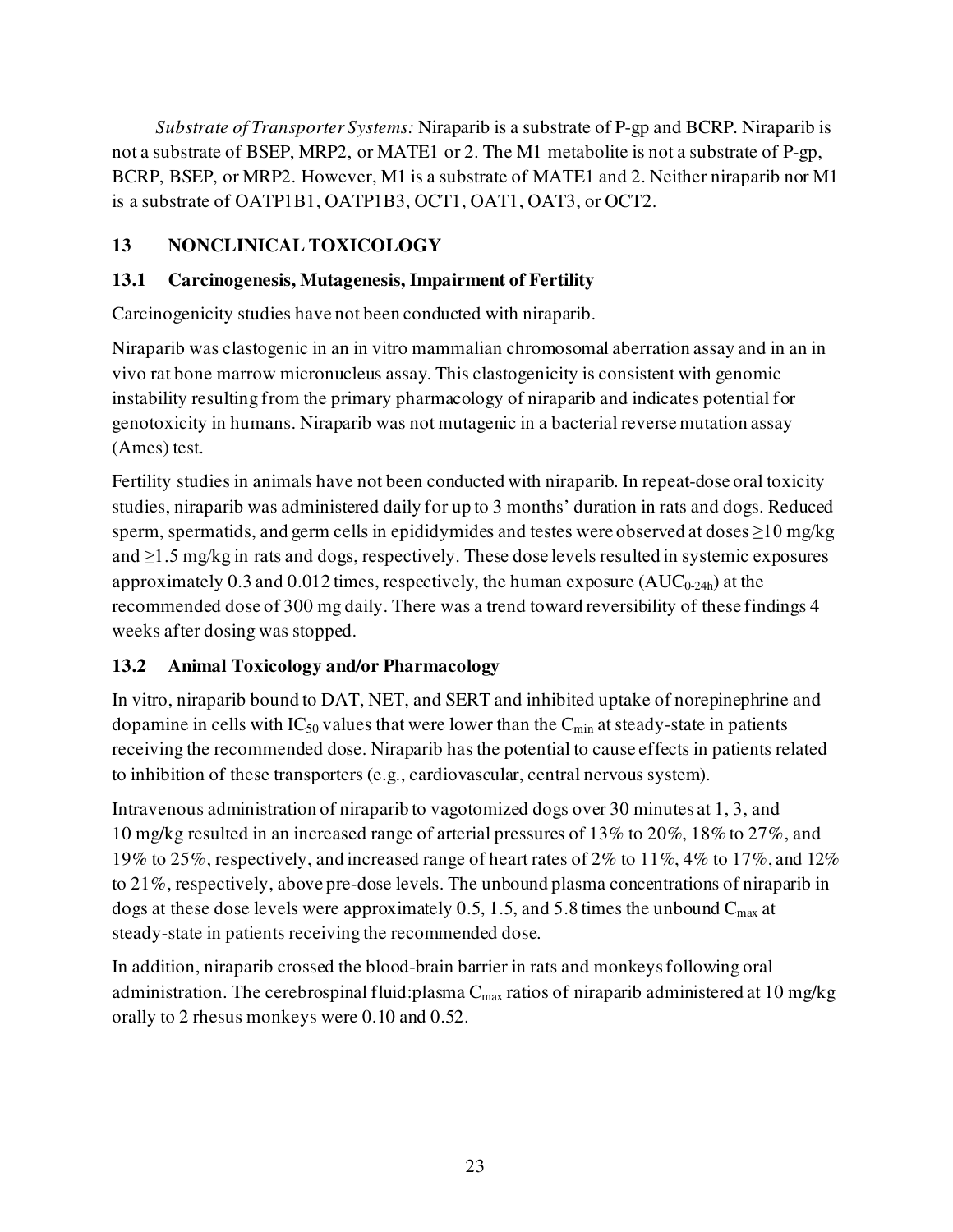## <span id="page-23-0"></span>**14 CLINICAL STUDIES**

### <span id="page-23-1"></span>**14.1 First-Line Maintenance Treatment of Advanced Ovarian Cancer**

PRIMA (NCT02655016) was a double-blind, placebo-controlled trial in which patients  $(N = 733)$  in complete or partial response to first-line platinum-based chemotherapy were randomized 2:1 to ZEJULA or matched placebo. Initially, the patients received a starting dosage of 300 mg once daily regardless of body weight or platelet count. The study was amended to include a starting dose of 200 mg for patients weighing <77 kg (<170 lbs) OR with a platelet count of <150,000/mcL or 300 mg for patients weighing  $\geq$ 77 kg ( $\geq$ 170 lbs) AND who had a platelet count ≥150,000/mcL.

Patients were randomized post-completion of first-line platinum-based chemotherapy plus surgery. Randomization was stratified by best response during the front-line platinum regimen (complete response vs. partial response), neoadjuvant chemotherapy (NACT) (yes vs. no), and HRD status (positive vs. negative or not determined). HRD status was determined using the FDA-approved Myriad myChoice CDx assay. HRD positive status included either tumor *BRCA*  mutant (t*BRCA*m) or a genomic instability score (GIS)  $\geq$ 42.

The major efficacy outcome measure, progression-free survival (PFS), was determined by blinded independent central review (BICR) per Response Evaluation Criteria in Solid Tumors (RECIST) version 1.1. In some cases, criteria other than RECIST, such as clinical signs and symptoms and increasing CA-125, were also applied. Overall survival was an additional efficacy outcome measure. PFS testing was performed hierarchically: first in the homologous recombination (HR)-deficient (HRD positive) population, then in the overall population. The median age of 62 ranged from 32 to 85 years among patients randomized with ZEJULA and 33 to 88 years among patients randomized with placebo. Eighty-nine percent of all patients were White. Sixty-nine percent of patients randomized with ZEJULA and 71% of patients randomized with placebo had an Eastern Cooperative Oncology Group Performance Status (ECOG PS) of 0 at study baseline. Approximately 45% of patients were enrolled in the U.S. or Canada. In the overall population, 65% of patients had stage III disease and 35% had stage IV disease. Sixty-seven percent of the patients received NACT. Sixty-nine percent of the patients had a complete response to the first-line platinum-based chemotherapy. Approximately  $35\%$  (n = 258) of patients received a starting dose of 200 or 300 mg depending on baseline body weight and platelet count. Among those patients, 186 patients received a starting dose of 200 mg.

PRIMA demonstrated a statistically significant improvement in PFS for patients randomized to ZEJULA as compared with placebo in the HR-deficient and overall population (Table 12, Figure 1, and Figure 2).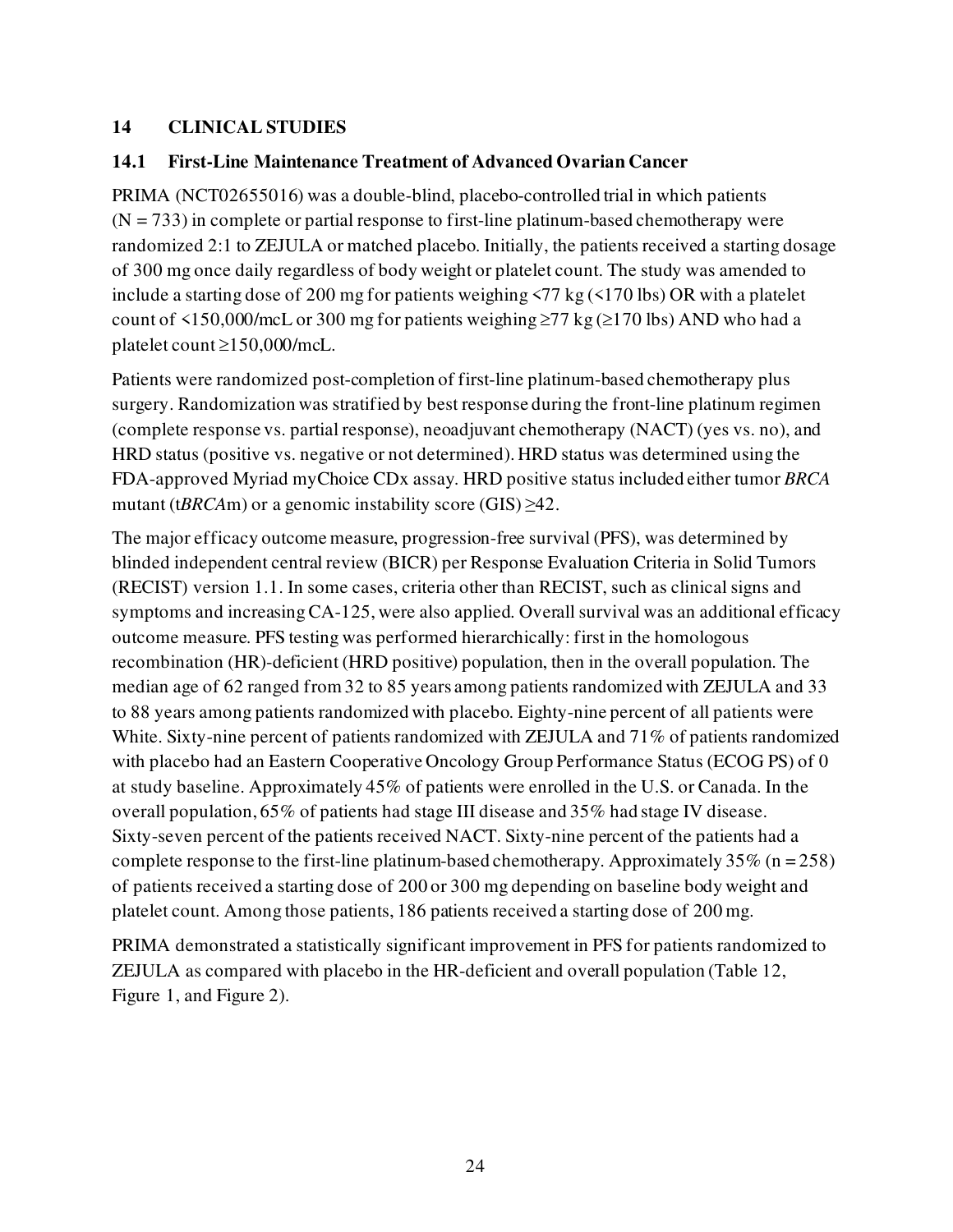|                                | <b>HR-Deficient Population</b> |                | <b>Overall Population</b> |                |
|--------------------------------|--------------------------------|----------------|---------------------------|----------------|
|                                | <b>ZEJULA</b>                  | <b>Placebo</b> | <b>ZEJULA</b>             | <b>Placebo</b> |
|                                | $(n = 247)$                    | $(n = 126)$    | $(n = 487)$               | $(n = 246)$    |
| Progression-free               | 81                             | 73             | 232                       | 155            |
| survival events, $n(\%)$       | (33)                           | (58)           | (48)                      | (63)           |
| Progression-free               | 21.9                           | 10.4           | 13.8                      | 8.2            |
| survival median in             | (19.3, NE)                     | (8.1, 12.1)    | (11.5, 14.9)              | (7.3, 8.5)     |
| months $(95\% \text{ CI})$     |                                |                |                           |                |
| Hazard ratio <sup>b</sup> (95% | 0.43<br>0.62                   |                |                           |                |
| CI                             | (0.31, 0.59)                   |                | (0.50, 0.76)              |                |
| $P$ value <sup>c</sup>         | $\leq 0.0001$                  |                | $\leq 0.0001$             |                |

**Table 12. Efficacy Results–PRIMA (determined by BICR<sup>a</sup> )** 

 $HR = Homologous Recombination, NE = not estimate.$ 

a Efficacy analysis was based on blinded independent central review.

b Based on a stratified Cox proportional hazards model.

c Based on a stratified log-rank test.

In exploratory subgroup analyses of patients who were administered a starting dose of ZEJULA or matched placebo based on baseline weight or platelet count, the hazard ratio for PFS was 0.39  $(95\% \text{ CI} [0.22, 0.72])$  in the HR-deficient subgroup (n = 130) and 0.68 (95% CI [0.48, 0.97]) in the overall population  $(n = 258)$ .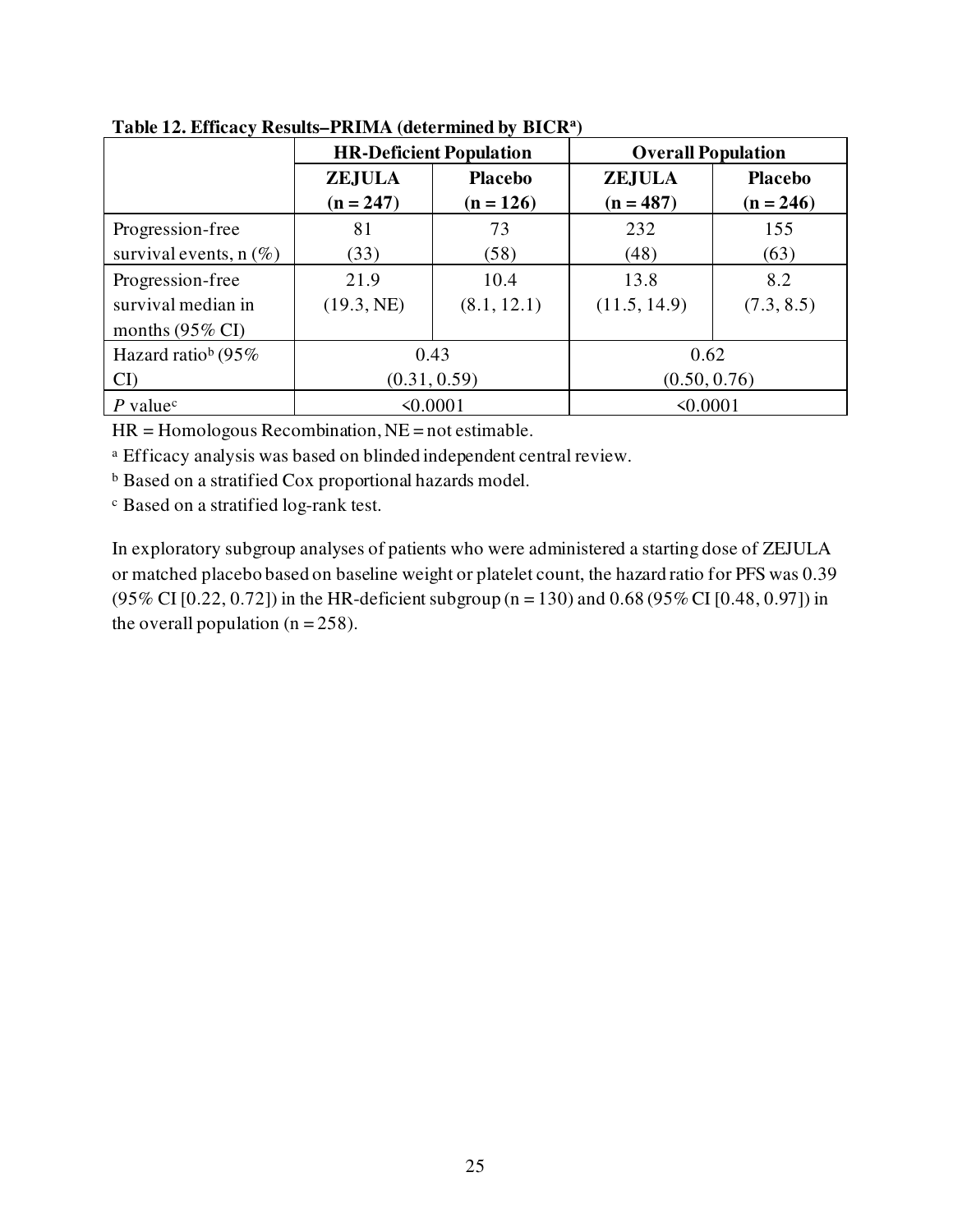**Figure 1. Progression-Free Survival in Patients with HR-Deficient Tumors (Intent-to-Treat Population, n = 373)**

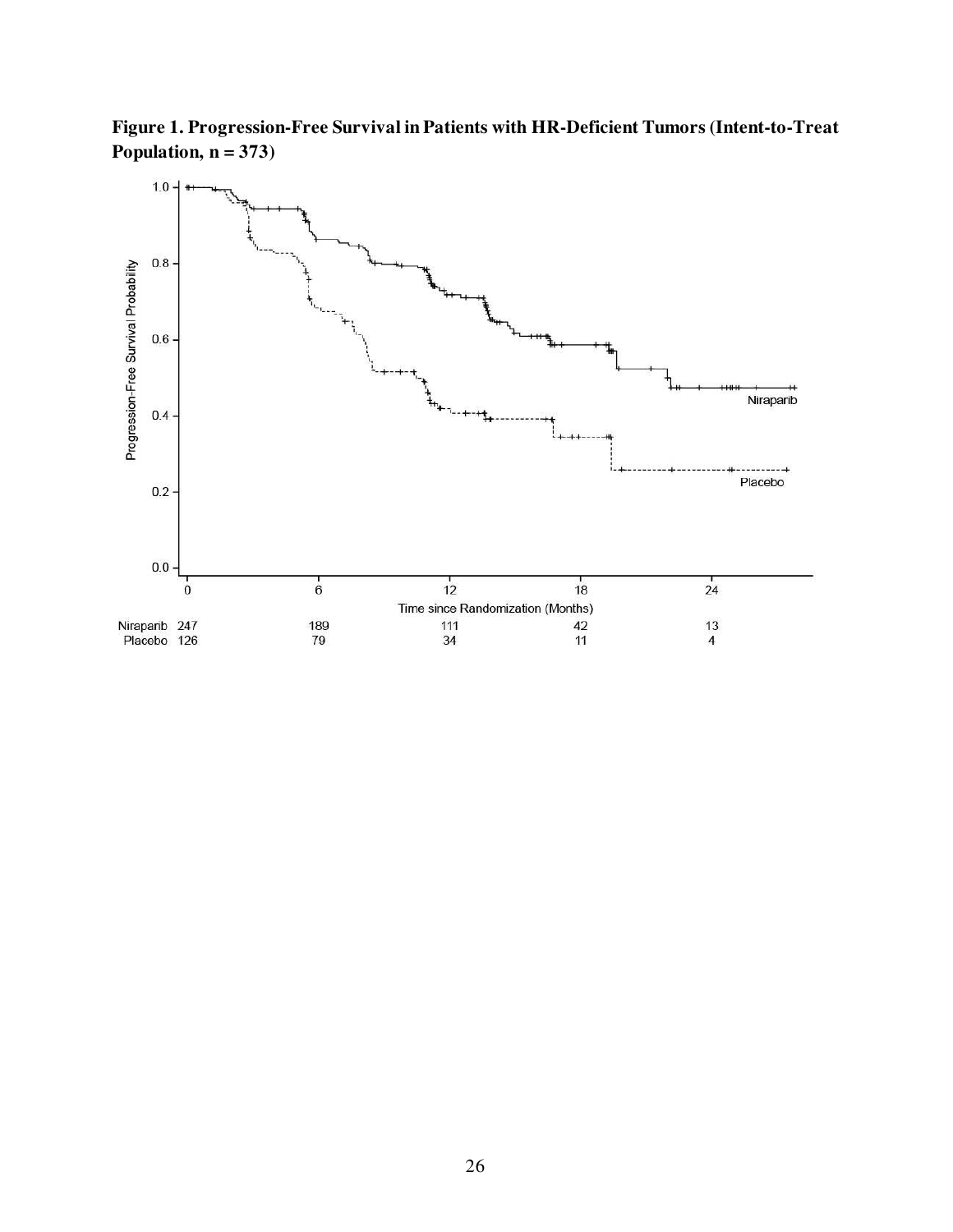**Figure 2. Progression-Free Survival in the Overall Population (Intent-to-Treat Population, n = 733)** 



At the time of the PFS analysis, overall survival data were immature, with 11% deaths in the overall population.

### <span id="page-26-0"></span>**14.2 Maintenance Treatment of Recurrent Ovarian Cancer**

NOVA (NCT01847274) was a double-blind, placebo-controlled trial in which patients ( $N = 553$ ) with platinum-sensitive recurrent epithelial ovarian, fallopian tube, or primary peritoneal cancer were randomized 2:1 to ZEJULA 300 mg orally daily or matched placebo within 8 weeks of the last therapy. Treatment was continued until disease progression or unacceptable toxicity. All patients had received at least 2 prior platinum-containing regimens and were in response (complete or partial) to their most recent platinum-based regimen.

Randomization was stratified by time to progression after the penultimate platinum therapy (6 to <12 months and ≥12 months), use of bevacizumab in conjunction with the penultimate or last platinum regimen (yes/no), and best response during the most recent platinum regimen (complete response and partial response). Eligible patients were assigned to 1 of 2 cohorts based on the results of the BRACAnalysis CDx. Patients with deleterious or suspected deleterious germline *BRCA* mutations (g*BRCA*m) were assigned to the germline *BRCA*-mutated (g*BRCA*mut) cohort (n = 203), and those without germline *BRCA* mutations were assigned to the non-g*BRCA*mut cohort ( $n = 350$ ).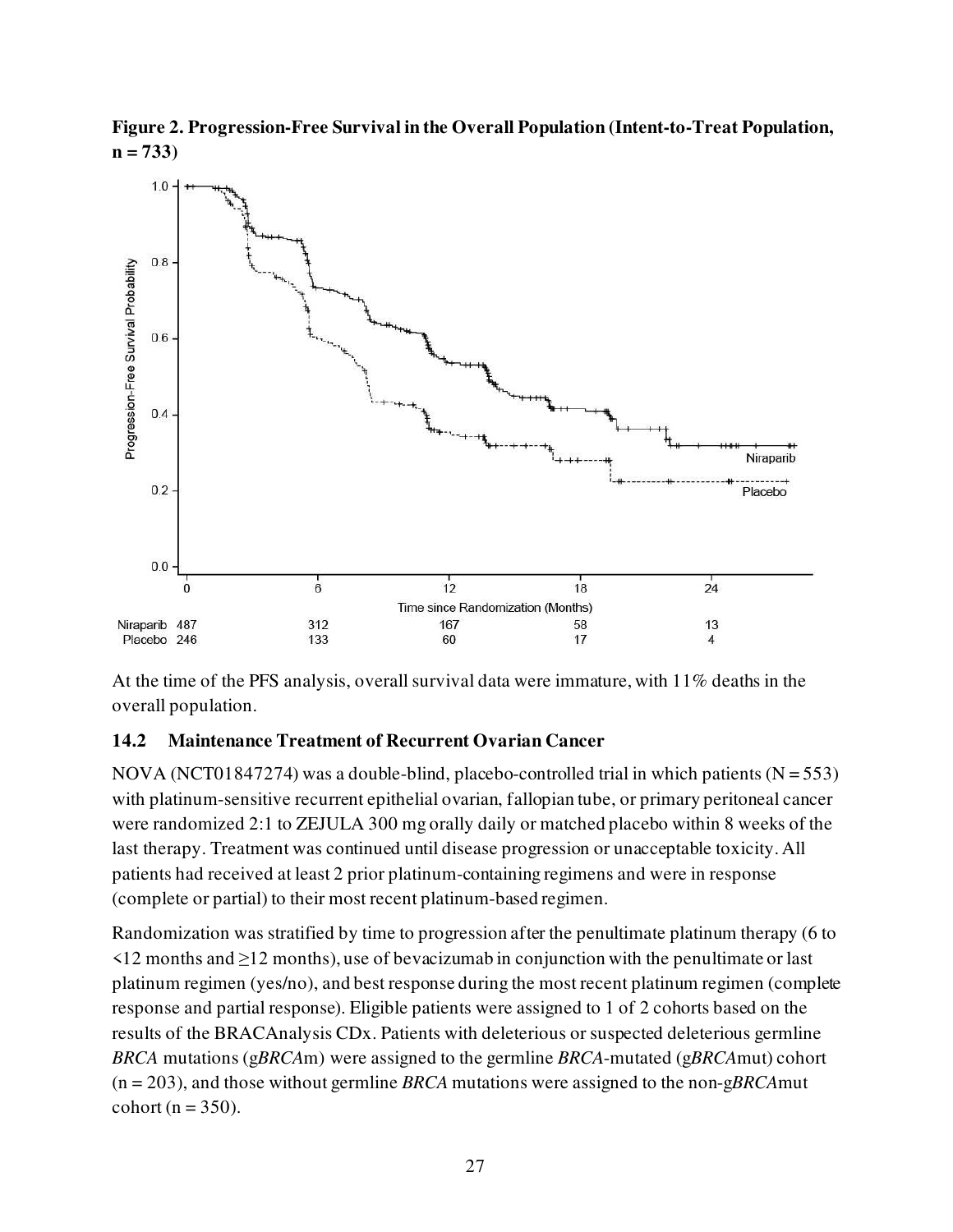The major efficacy outcome measure, PFS, was determined primarily by central independent assessment per RECIST version 1.1. In some cases, criteria other than RECIST, such as clinical signs and symptoms and increasing CA-125, were also applied.

The median age of patients ranged from 57 to 64 years among patients treated with ZEJULA and 58 to 67 years among patients treated with placebo. Eighty-six percent of all patients were White. Sixty-seven percent of patients receiving ZEJULA and 69% of patients receiving placebo had an ECOG PS of 0 at study baseline. Approximately 40% of patients were enrolled in the U.S. or Canada, and 51% of all patients were in complete response to most recent platinum-based regimen, with 39% on both arms with an interval of 6 to 12 months since the penultimate platinum regimen. Twenty-six percent of those treated with ZEJULA and 31% treated with placebo had received prior bevacizumab therapy. Approximately 40% of patients had 3 or more lines of treatment.

The trial demonstrated a statistically significant improvement in PFS for patients randomized to ZEJULA as compared with placebo in the g*BRCA*mut cohort and the non-g*BRCA*mut cohort (Table 13, Figure 3, and Figure 4).

|                            | gBRCAmut Cohort |                | non-gBRCAmut Cohort |                |
|----------------------------|-----------------|----------------|---------------------|----------------|
|                            | <b>ZEJULA</b>   | <b>Placebo</b> | <b>ZEJULA</b>       | <b>Placebo</b> |
|                            | $(n = 138)$     | $(n = 65)$     | $(n = 234)$         | $(n = 116)$    |
| Progression-free           | 21.0            | 5.5            | 9.3                 | 3.9            |
| survival median in         | (12.9, NR)      | (3.8, 7.2)     | (7.2, 11.2)         | (3.7, 5.5)     |
| months $(95\% \text{ CI})$ |                 |                |                     |                |
| Hazard ratiob              |                 | 0.26           | 0.45                |                |
| $(95\% \text{ CI})$        | (0.17, 0.41)    |                | (0.34, 0.61)        |                |
| $P$ value <sup>c</sup>     | $\leq 0.0001$   |                | $\leq 0.0001$       |                |

**Table 13. Efficacy Results–NOVA (IRC Assessment, a Intent-to-Treat Population)**

IRC = Independent Review Committee, g*BRCA*mut = germline *BRCA-*mutated, NR = not reached.

<sup>a</sup> Efficacy analysis was based on blinded central independent radiologic and clinical oncology review committee.

b Based on a stratified Cox proportional hazards model.

c Based on a stratified log-rank test.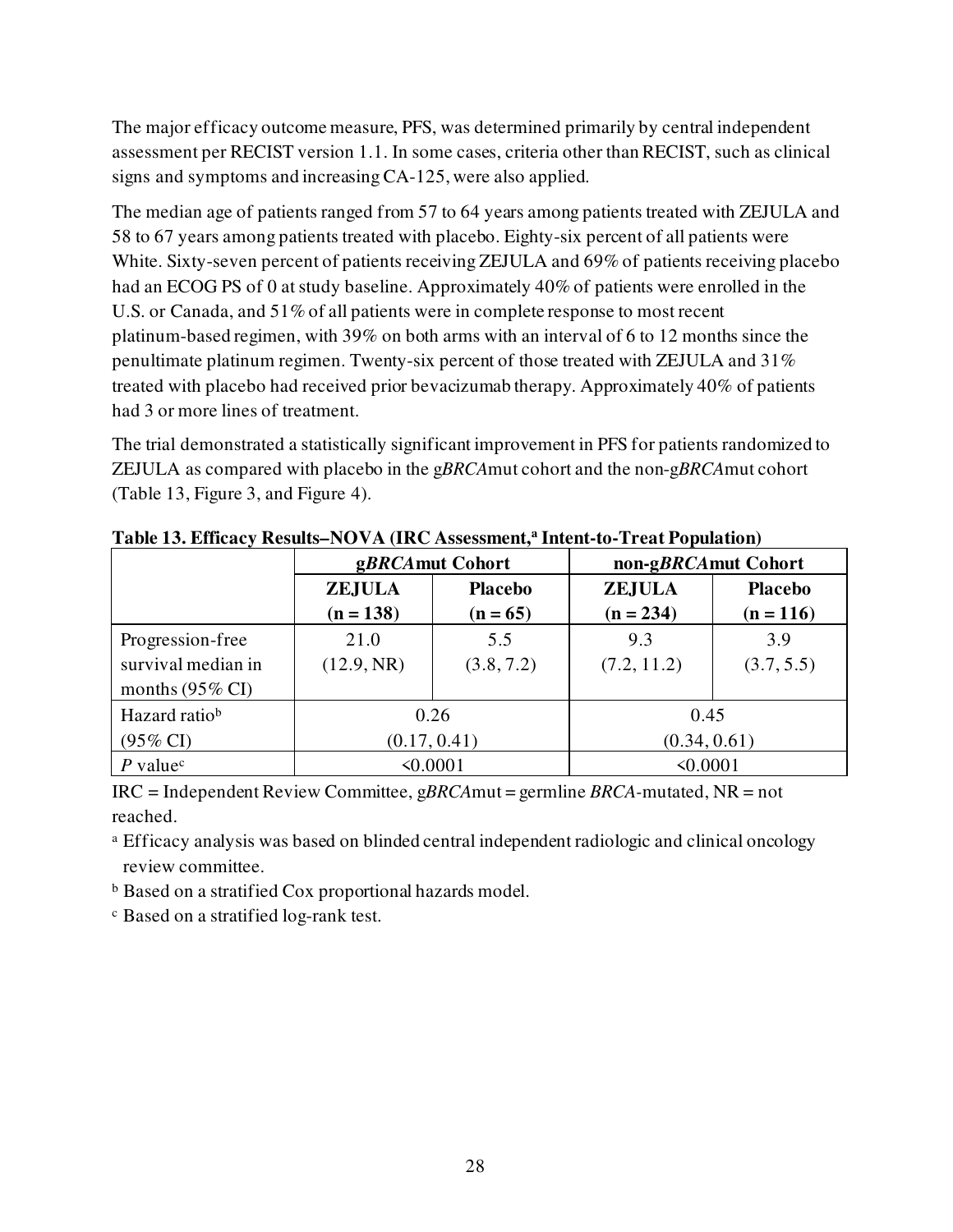**Figure 3. Progression-Free Survival in the g***BRCA***mut Cohort Based on IRC Assessment (Intent-to-Treat Population, n = 203)**



g*BRCA*mut = germline *BRCA-*mutated, IRC = Independent Review Committee.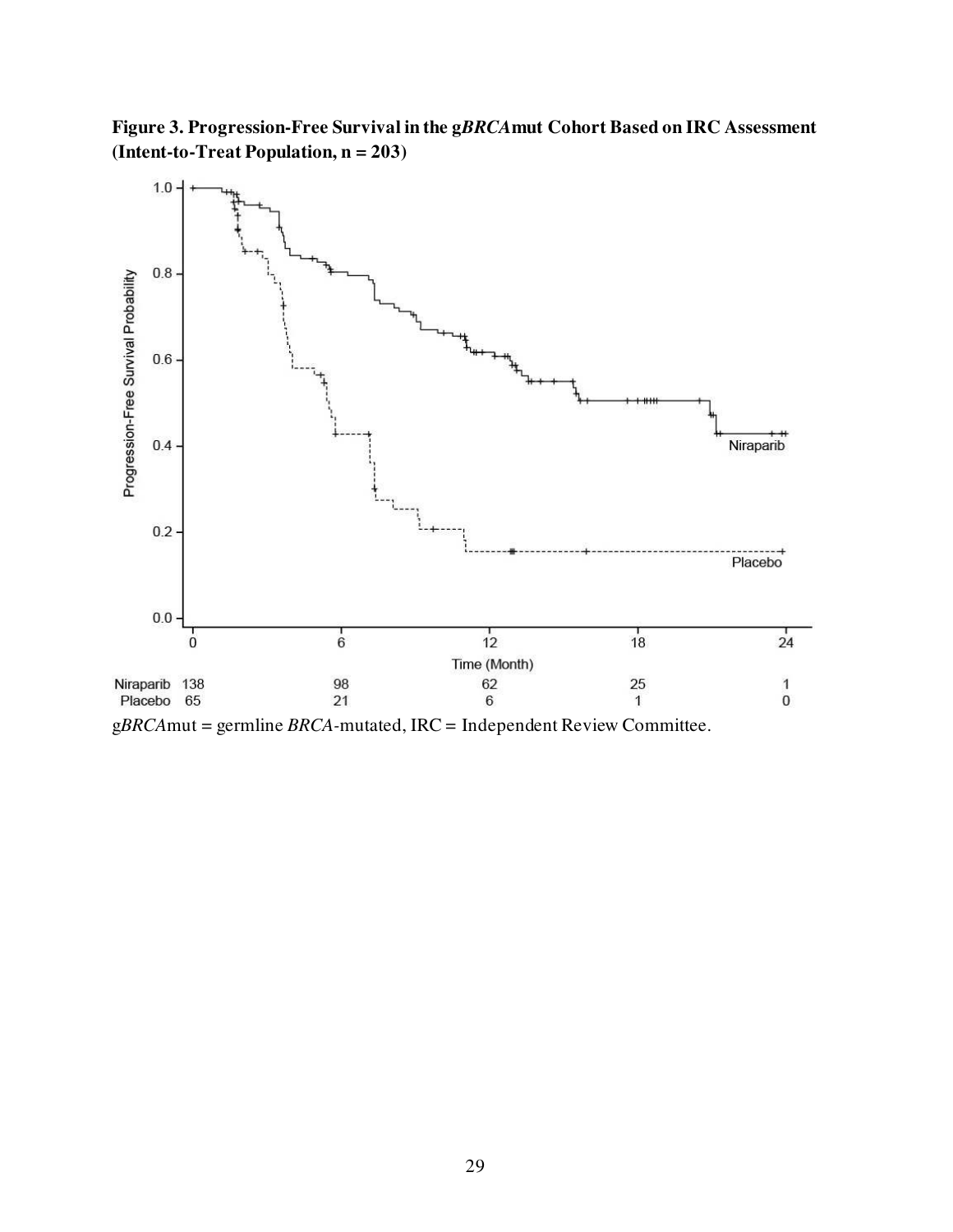**Figure 4. Progression-Free Survival in the Non-g***BRCA***mut Cohort Overall Based on IRC Assessment (Intent-to-Treat Population, n = 350)** 



g*BRCA*mut = germline *BRCA-*mutated, IRC = Independent Review Committee.

At the time of the PFS analysis, limited overall survival data were available with 17% deaths across the 2 cohorts.

### <span id="page-29-0"></span>**14.3 Treatment of Advanced Ovarian Cancer after 3 or More Chemotherapies**

The efficacy of ZEJULA was studied in 98 patients with advanced ovarian cancer with HRD positive tumors in the single-arm QUADRA (NCT02354586) trial. Patients were required to have been treated with 3 or more prior lines of chemotherapy and those with prior exposure to PARP inhibitors were excluded. Patients were selected using a clinical trial assay. Those without *BRCA* mutations must have progressed at least 6 months after their last dose of platinum therapy. All patients received ZEJULA capsules at a starting dosage of 300 mg once daily as monotherapy until disease progression or unacceptable toxicity.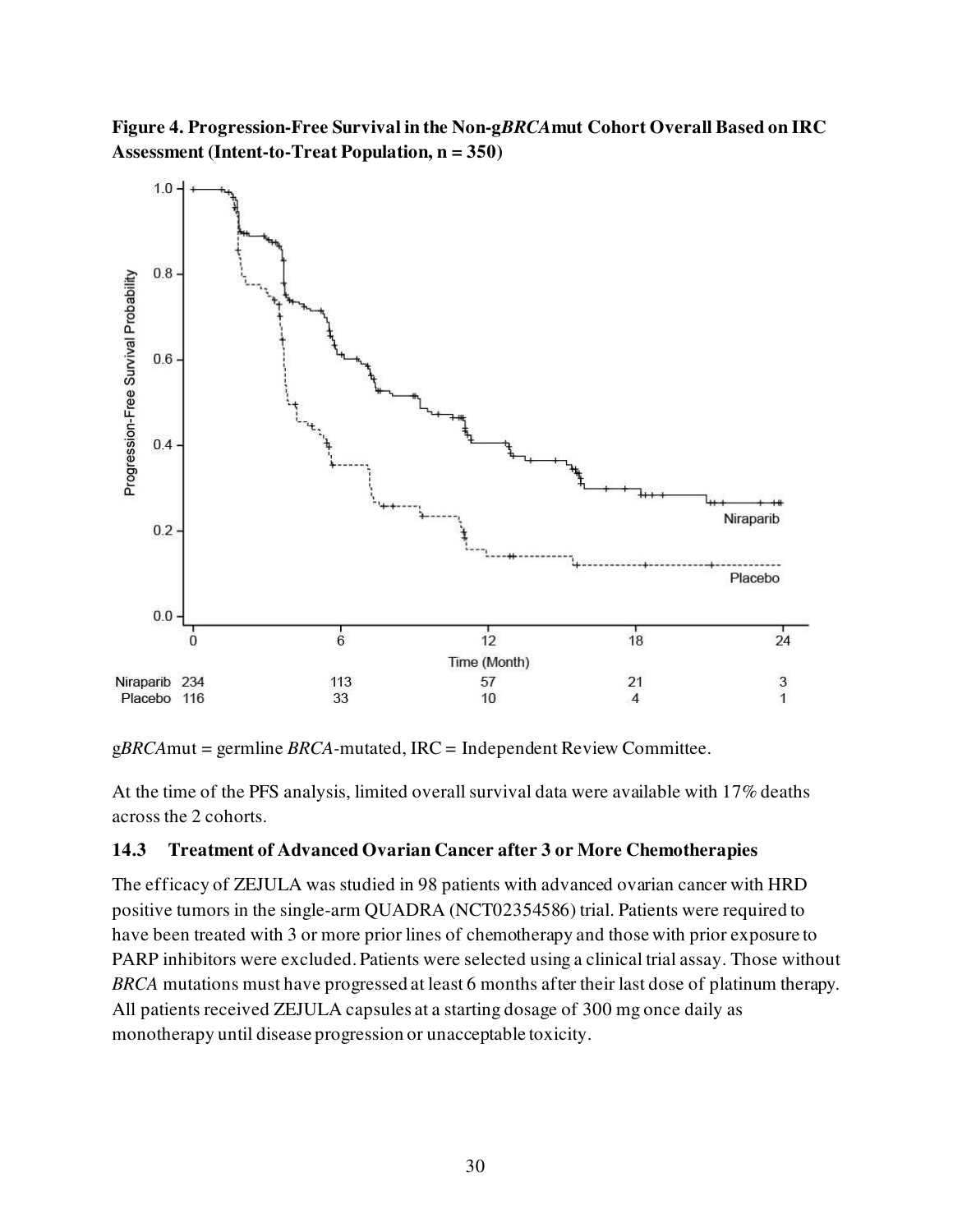HRD positive status was determined using the Myriad myChoice CDx as either t*BRCA*m  $(n = 63)$  and/or a GIS  $\geq$ 42 (n = 35). GIS is an algorithmic measurement of loss of heterozygosity, telomeric allelic imbalance, and large-scale state transitions.

The major efficacy outcome measures were objective response rate (ORR) and duration of response as assessed by the investigator according to RECIST v. 1.1.

The median age of the patients was 63 years (range: 39 to 91 years), the majority were White (82%), and all had an ECOG PS of 0 (59%) or 1 (41%).

The efficacy results for QUADRA are summarized in Table 14.

|                                               | <b>HRD Positive Cohorta</b> |  |
|-----------------------------------------------|-----------------------------|--|
| <b>Efficacy Results</b>                       | $(N = 98)$                  |  |
| Objective response rate $(95\% \text{ CI})^6$ | 24\% (16, 34)               |  |
| Complete responses                            | $0\%$                       |  |
| Partial responses                             | 24%                         |  |
| Median duration of response in months         | 8.3(6.5, NE)                |  |
| $(95\% \text{ CI})$                           |                             |  |

**Table 14. Efficacy Results–QUADRA (Investigator Assessment)**

 $NE = not$  estimable.

a Homologous recombination deficiency (HRD) positive status is defined as t*BRCA*-mutated and/or genomic instability score >42.

<sup>b</sup> Confirmed response rate. The objective response rate as assessed by blinded independent central review was consistent.

For patients with t*BRCA*m ovarian cancer, investigator-assessed ORR was 39% (7/18; 95% CI: [17, 64]) in patients with platinum-sensitive disease, 29% (6/21; 95% CI: [11, 52]) in patients with platinum-resistant disease, and  $19\%$  (3/16; 95% CI: [4, 46]) in patients with platinumrefractory disease.

For patients with platinum-sensitive GIS-positive disease (without *BRCA*mut) (n = 35), investigator-assessed ORR was 20% (95% CI [8, 37]).

# <span id="page-30-0"></span>**16 HOW SUPPLIED/STORAGE AND HANDLING**

ZEJULA is available as capsules having a white body printed with "100 mg" in black ink, and a purple cap printed with "Niraparib" in white ink.

Each capsule contains 100 mg of niraparib free base.

| <b>ZEJULA</b> capsules are packaged as |                  |
|----------------------------------------|------------------|
| 90-count bottles                       | NDC 69656-103-90 |
| 30-count bottles                       | NDC 69656-103-30 |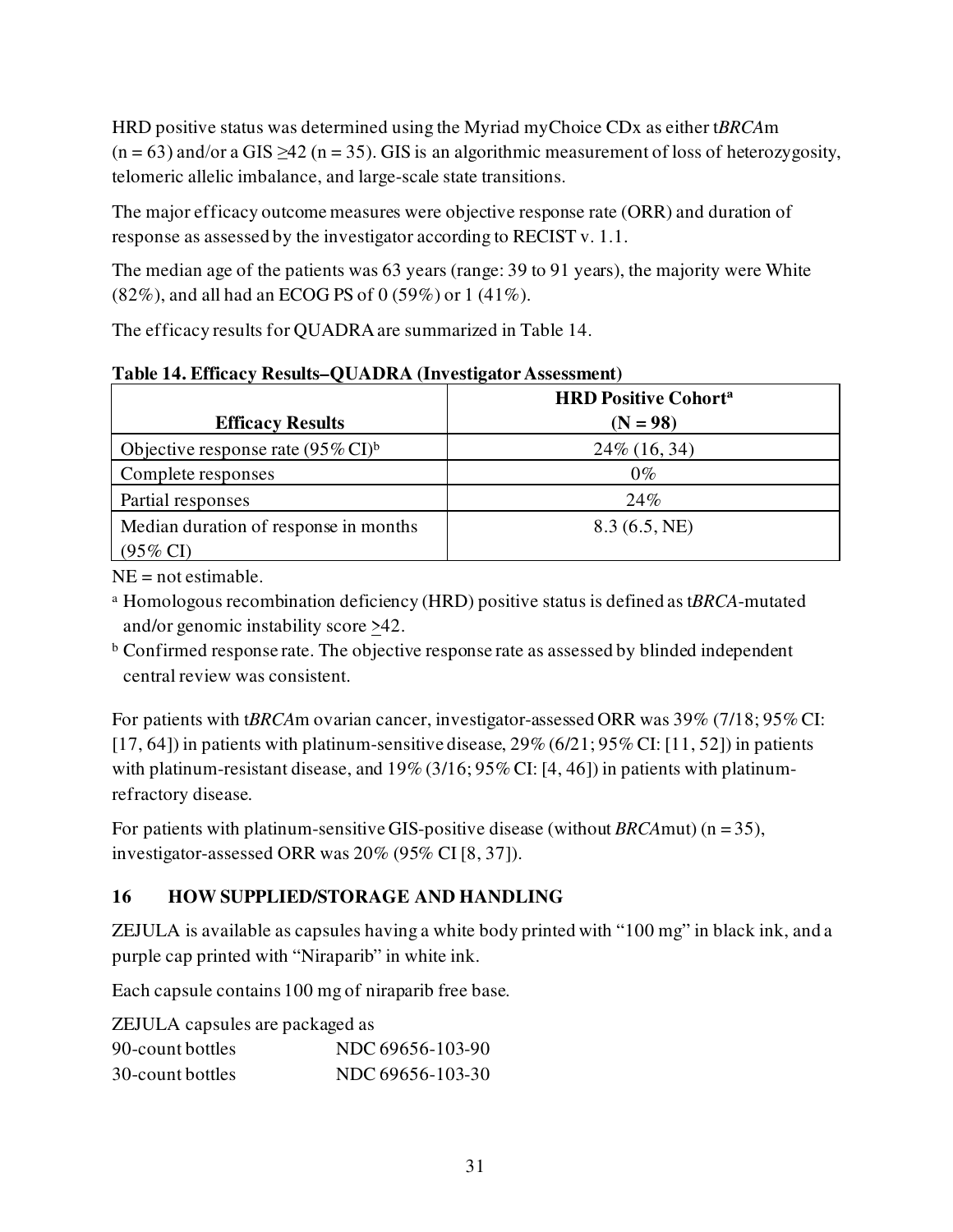Store at 20°C to 25°C (68°F to 77°F); excursions are permitted between 15°C to 30°C (59°F to 86°F) [see USP Controlled Room Temperature].

# <span id="page-31-0"></span>**17 PATIENT COUNSELING INFORMATION**

Advise the patient to read the FDA-approved patient labeling (Patient Information).

# Myelodysplastic Syndrome/Acute Myeloid Leukemia

Advise patients to contact their healthcare provider if they experience weakness, feeling tired, fever, weight loss, frequent infections, bruising, bleeding easily, breathlessness, blood in urine or stool, and/or laboratory findings of low blood cell counts or a need for blood transfusions. This may be a sign of hematological toxicity or MDS or AML, which has been reported in patients treated with ZEJULA *[see Warnings and Precautions (5.1)]*.

# Bone Marrow Suppression

Advise patients that periodic monitoring of their blood counts is required. Advise patients to contact their healthcare provider for new onset of bleeding, fever, or symptoms of infection *[see Warnings and Precautions (5.2)]*.

# Hypertension and Cardiovascular Effects

Advise patients to undergo blood pressure and heart rate monitoring at least weekly for the first 2 months, then monthly for the first year of treatment and periodically thereafter. Advise patients to contact their healthcare provider if blood pressure is elevated *[see Warnings and Precautions (5.3)].*

# Posterior Reversible Encephalopathy Syndrome

Inform patients that they are at risk of developing posterior reversible encephalopathy syndrome (PRES) that can present with signs and symptoms including seizure, headaches, altered mental status, or vision changes. Advise patients to contact their healthcare provider if they develop any of these signs or symptoms *[see [Warnings](https://dailymed.nlm.nih.gov/dailymed/drugInfo.cfm?setid=1e56c550-1c2b-4177-8e49-26303e9e335f&audience=consumer#i4i_warnings_precautions_id_f394c7fc-4f30-417a-9dbd-623b45eb7b87) and Precautions [\(5.](https://dailymed.nlm.nih.gov/dailymed/drugInfo.cfm?setid=1e56c550-1c2b-4177-8e49-26303e9e335f&audience=consumer#i4i_section_id_30c689c5-c4ac-4245-b169-23d784fda7f3)4)].* 

### Dosing Instructions

Inform patients on how to take ZEJULA *[see Dosage and Administration (2.2)]*. ZEJULA should be taken once daily. Instruct patients that if they miss a dose of ZEJULA not to take an extra dose to make up for the one that they missed. They should take their next dose at the regularly scheduled time. Each capsule should be swallowed whole. ZEJULA may be taken with or without food. Bedtime administration may be a potential method for managing nausea.

# Embryo-Fetal Toxicity

Advise females to inform their healthcare provider if they are pregnant or become pregnant. Inform female patients of the risk to a fetus and potential loss of the pregnancy *[see Warnings and Precautions (5.5), Use in Specific Populations (8.1)]*.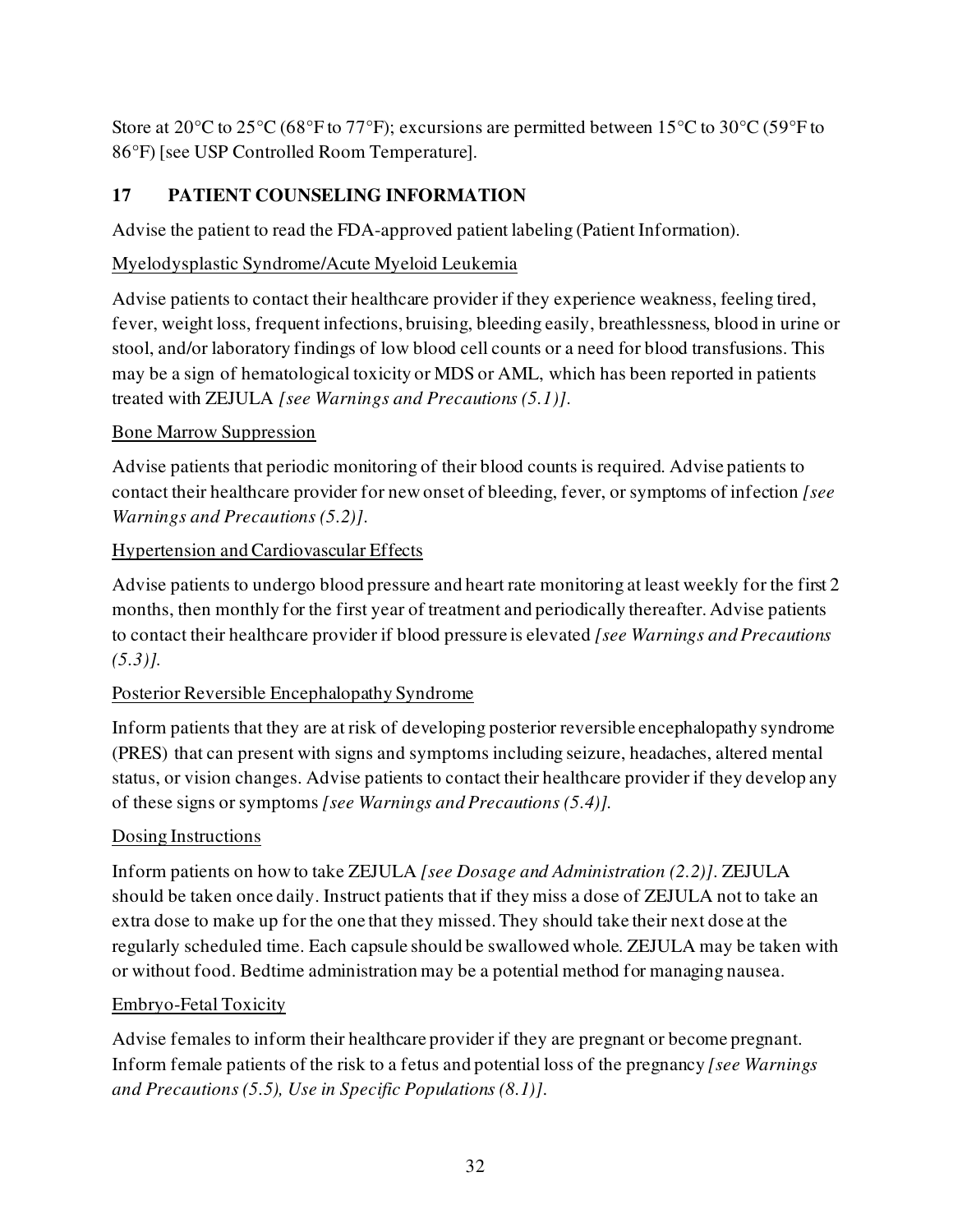## Contraception

Advise females of reproductive potential to use effective contraception during treatment with ZEJULA and for at least 6 months after receiving the last dose *[see Use in Specific Populations (8.3)]*.

## Lactation

Advise patients not to breastfeed while taking ZEJULA and for 1 month after the last dose *[see Use in Specific Populations (8.2)]*.

## Allergic Reactions to FD&C Yellow No. 5 (Tartrazine)

Advise patients that ZEJULA capsules contain FD&C Yellow No. 5 (tartrazine), which may cause allergic-type reactions (including bronchial asthma) in certain susceptible persons or in patients who also have aspirin hypersensitivity *[see Warnings and Precautions (5.6)]*.

Trademarks are owned by or licensed to the GSK group of companies.

Manufactured for



GlaxoSmithKline Research Triangle Park, NC 27709

©2021 GSK group of companies or its licensor.

# ZJC:2PI

### PHARMACIST—DETACH HERE AND GIVE LEAFLET TO PATIENT -----------------------------------------------------------------------------------------------------------------------------------------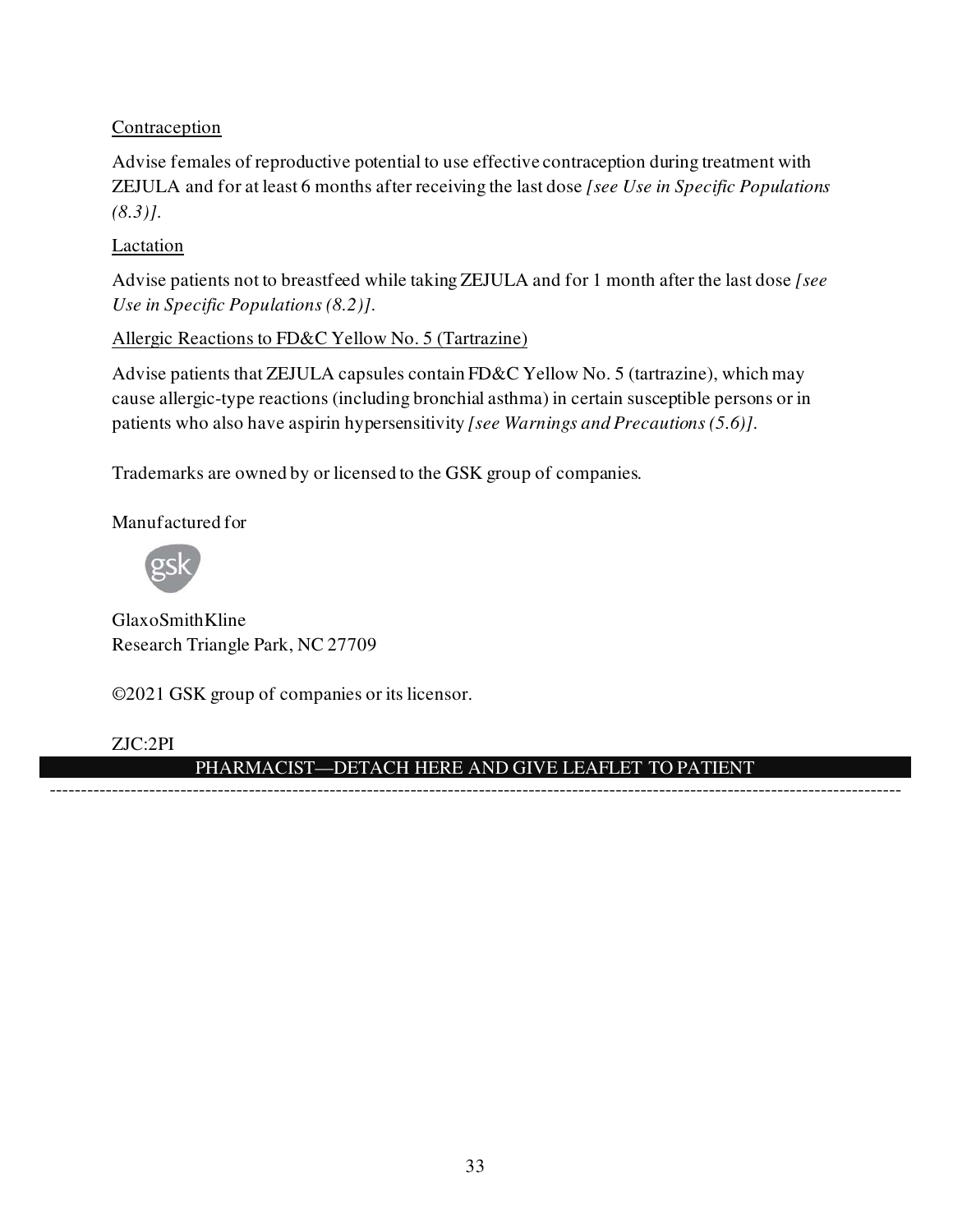# **Patient Information ZEJULA (zuh-JOO-luh) (niraparib) capsules**

**What is the most important information I should know about ZEJULA? ZEJULA may cause serious side effects including:**

- **Bone marrow problems called myelodysplastic syndrome (MDS) or a type of cancer of the blood called acute myeloid leukemia (AML).** Some people who have ovarian cancer and who have received previous treatment with chemotherapy or certain other medicines for their cancer have developed MDS or AML during treatment with ZEJULA. MDS or AML may lead to death. If you develop MDS or AML, your healthcare provider will stop treatment with ZEJULA. Symptoms of low blood cell counts (low red blood cells, low white blood cells, and low platelets) are common during treatment with ZEJULA, but can be a sign of serious bone marrow problems, including MDS or AML. Symptoms may include:
	- o weakness o fever
	- o feeling tired o shortness of breath
	-
	- o weight loss o blood in urine or stool
	-

 $\circ$  frequent infections  $\circ$  bruising or bleeding more easily

Your healthcare provider will do blood tests to check your blood cell counts:

- o before treatment with ZEJULA.
- o weekly for the first month of treatment with ZEJULA.
- $\circ$  every month for the next 11 months, then as needed during treatment with ZEJULA.
- **High blood pressure.** High blood pressure is common during treatment with ZEJULA and can become serious. Your healthcare provider will check your blood pressure and heart rate at least weekly for the first 2 months, then monthly for the first year and as needed thereafter during your treatment with ZEJULA.
- **Posterior reversible encephalopathy syndrome (PRES).** PRES is a condition that affects the brain and may happen during treatment with ZEJULA. If you have headache, vision changes, confusion, or seizure with or without high blood pressure, please contact your healthcare provider.

# **See "What are the possible side effects of ZEJULA?" for more information about side effects.**

# **What is ZEJULA?**

ZEJULA is a prescription medicine used for the:

- maintenance treatment of adults with advanced ovarian cancer, fallopian tube cancer, or primary peritoneal cancer. ZEJULA is used after the cancer has responded (complete or partial response) to treatment with platinum-based chemotherapy.
- maintenance treatment of adults with ovarian cancer, fallopian tube cancer, or primary peritoneal cancer that comes back. ZEJULA is used after the cancer has responded (complete or partial response) to treatment with platinum-based chemotherapy.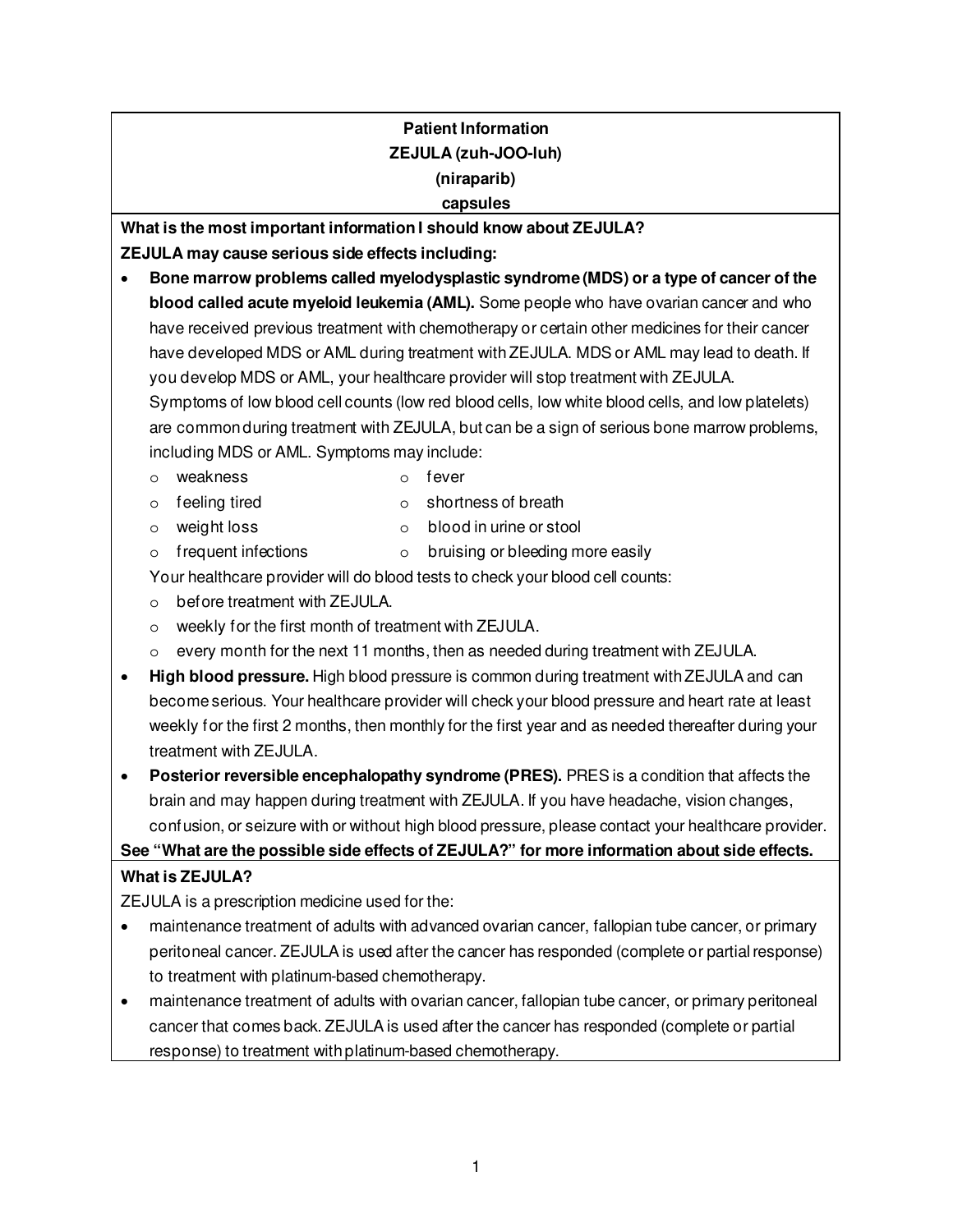- treatment of adults with advanced ovarian cancer, fallopian tube cancer, or primary peritoneal cancer who have been treated with 3 or more prior types of chemotherapy and who have tumors with:
	- o a certain BRCA gene mutation, **or**
	- $\circ$  gene mutation problems and who have progressed more than 6 months after their last treatment with platinum-based chemotherapy.

Your healthcare provider will perform a test to make sure that ZEJULA is right for you.

It is not known if ZEJULA is safe and effective in children.

**Before taking ZEJULA, tell your healthcare provider about all of your medical conditions, including if you:**

- have heart problems.
- have liver problems.
- have high blood pressure.
- are allergic to FD&C Yellow No. 5 (tartrazine) or aspirin. ZEJULA capsules contain FD&C Yellow No. 5 (tartrazine), which may cause allergic-type reactions (including bronchial asthma) in certain people, especially people who also have an allergy to aspirin.
- are pregnant or plan to become pregnant. ZEJULA can harm your unborn baby and may cause loss of pregnancy (miscarriage).
	- $\circ$  If you are able to become pregnant, your healthcare provider may perform a pregnancy test before you start treatment with ZEJULA.
	- $\circ$  Females who are able to become pregnant should use effective birth control (contraception) during treatment with ZEJULA and for 6 months after the last dose of ZEJULA. Talk to your healthcare provider about birth control methods that may be right for you.
	- o Tell your healthcare provider right away if you become pregnant.
- are breastfeeding or plan to breastfeed. It is not known if ZEJULA passes into your breast milk. Do not breastfeed during treatment with ZEJULA and for 1 month after the last dose of ZEJULA. Talk to your healthcare provider about the best way to feed your baby during this time.

**Tell your healthcare provider about all the medicines you take,** including prescription and over-thecounter medicines, vitamins, and herbal supplements.

### **How should I take ZEJULA?**

- Take ZEJULA exactly as your healthcare provider tells you to.
- Take ZEJULA 1 time each day, at the same time each day.
- ZEJULA may be taken with or without food.
- ZEJULA capsules should be swallowed whole. Do not chew, crush, or split ZEJULA capsules before swallowing.
- Taking ZEJULA at bedtime may help relieve any nausea symptoms you may have.
- Do not stop taking ZEJULA without first talking with your healthcare provider.
- If you miss a dose of ZEJULA, take your next dose at your scheduled time. Do not take an extra dose to make up for a missed dose.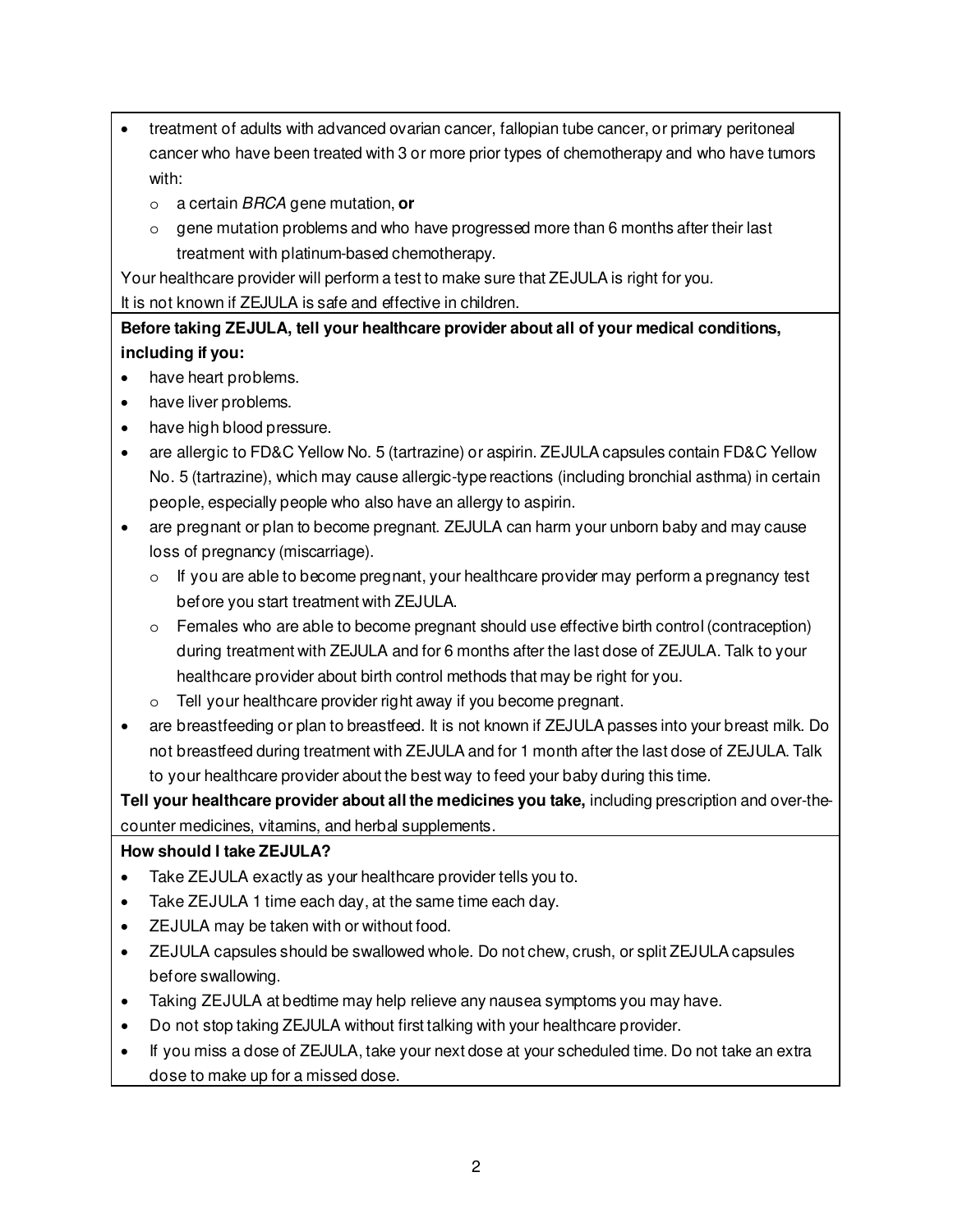| Your healthcare provider may change your dose, temporarily stop treatment, or permanently stop           |
|----------------------------------------------------------------------------------------------------------|
| treatment with ZEJULA if you have certain side effects.                                                  |
| These are not all the possible side effects of ZEJULA.                                                   |
| Call your healthcare provider for medical advice about side effects. You may report side effects to FDA  |
| at 1-800-FDA-1088.                                                                                       |
| How should I store ZEJULA?                                                                               |
| Store ZEJULA at room temperature between 68° to 77°F (20° to 25°C).                                      |
| Keep ZEJULA and all medicines out of the reach of children.                                              |
| General information about the safe and effective use of ZEJULA.                                          |
| Medicines are sometimes prescribed for purposes other than those listed in a Patient Information         |
| leaflet. Do not use ZEJULA for a condition for which it was not prescribed. Do not give ZEJULA to other  |
| people, even if they have the same symptoms that you have. It may harm them. You can ask your            |
| healthcare provider or pharmacist for information about ZEJULA that is written for health professionals. |
| What are the ingredients in ZEJULA?                                                                      |
| Active ingredient: niraparib.                                                                            |
| Inactive ingredients:                                                                                    |
| Capsule fill: magnesium stearate and lactose monohydrate.                                                |
| Capsule shell: titanium dioxide and gelatin in the white capsule body and FD&C Blue No. 1, FD&C Red      |
| No. 3, FD&C Yellow No. 5 (tartrazine), and gelatin in the purple capsule cap.                            |
|                                                                                                          |
|                                                                                                          |
| З                                                                                                        |
|                                                                                                          |

Your healthcare provider may change your dose, temporarily stop treatment, or permanently stop treatment with ZEJULA if you

**What are the possible side effects of ZEJULA? ZEJULA may cause serious side effects, including:** 

The most common side effects of ZEJULA include:

## **How should I store ZEJULA?**

# **General information about**

# **What are the ingredients in**

# **Inactive ingredients:**

# • heart not beating regularly • changes in liver function or other blood tests

- nausea pain in your muscles and back
- constipation headache
- vomiting dizziness
- pain in the stomach area change in the way food tastes
- mouth sores trouble sleeping
- diarrhea anxiety
- indigestion or heartburn sore throat
- dry mouth shortness of breath
- tiredness cough
	-
- loss of appetite rash
- urinary tract infection changes in the amount or color of your urine
- If you vomit after taking a dose of ZEJULA, do not take an extra dose. Take your next dose at your scheduled time.
- If you take too much ZEJULA, call your healthcare provider or go to the nearest hospital

emergency room right away.

• **See "What is the most important information I should know about ZEJULA?"**